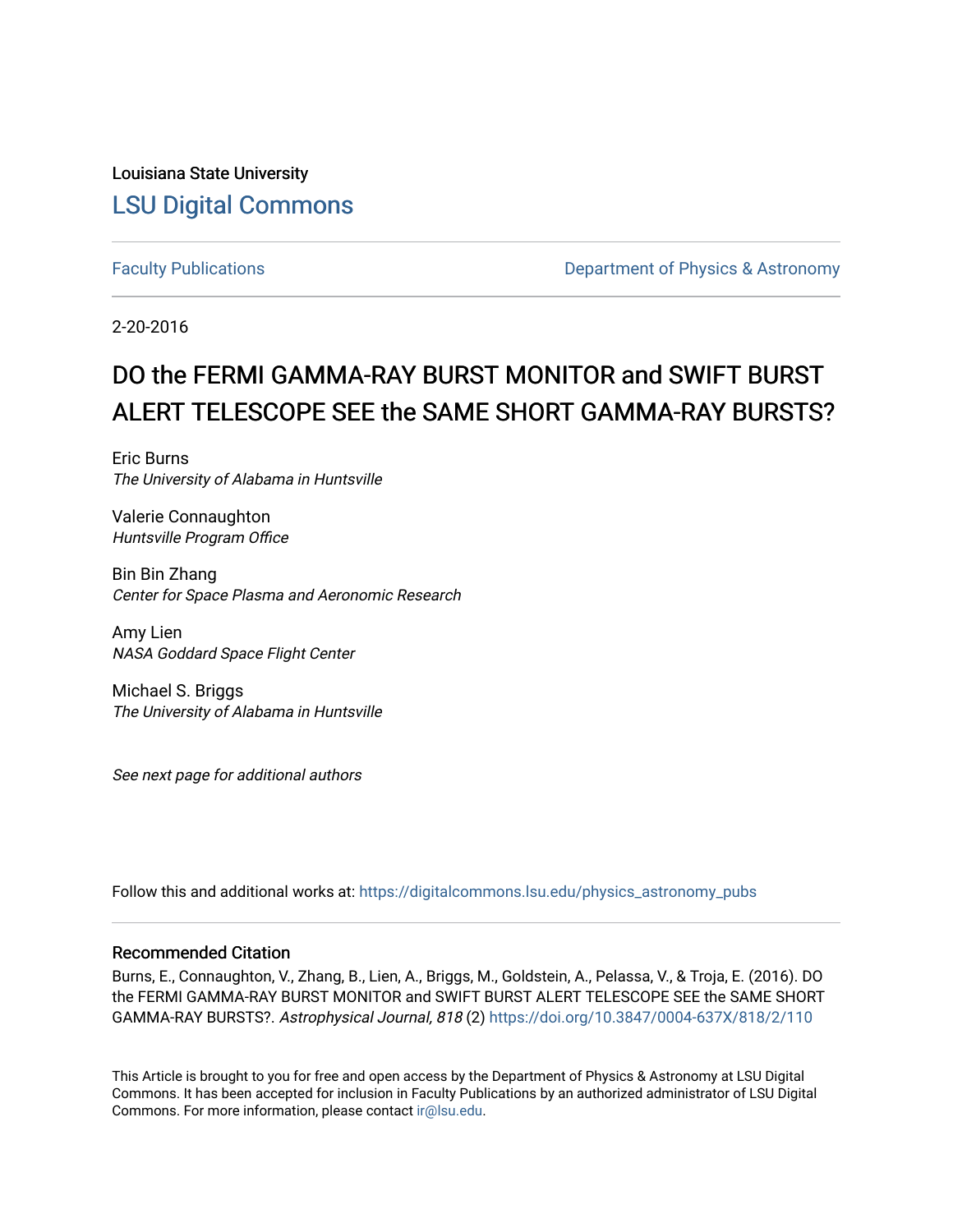## Authors

Eric Burns, Valerie Connaughton, Bin Bin Zhang, Amy Lien, Michael S. Briggs, Adam Goldstein, Veronique Pelassa, and Eleonora Troja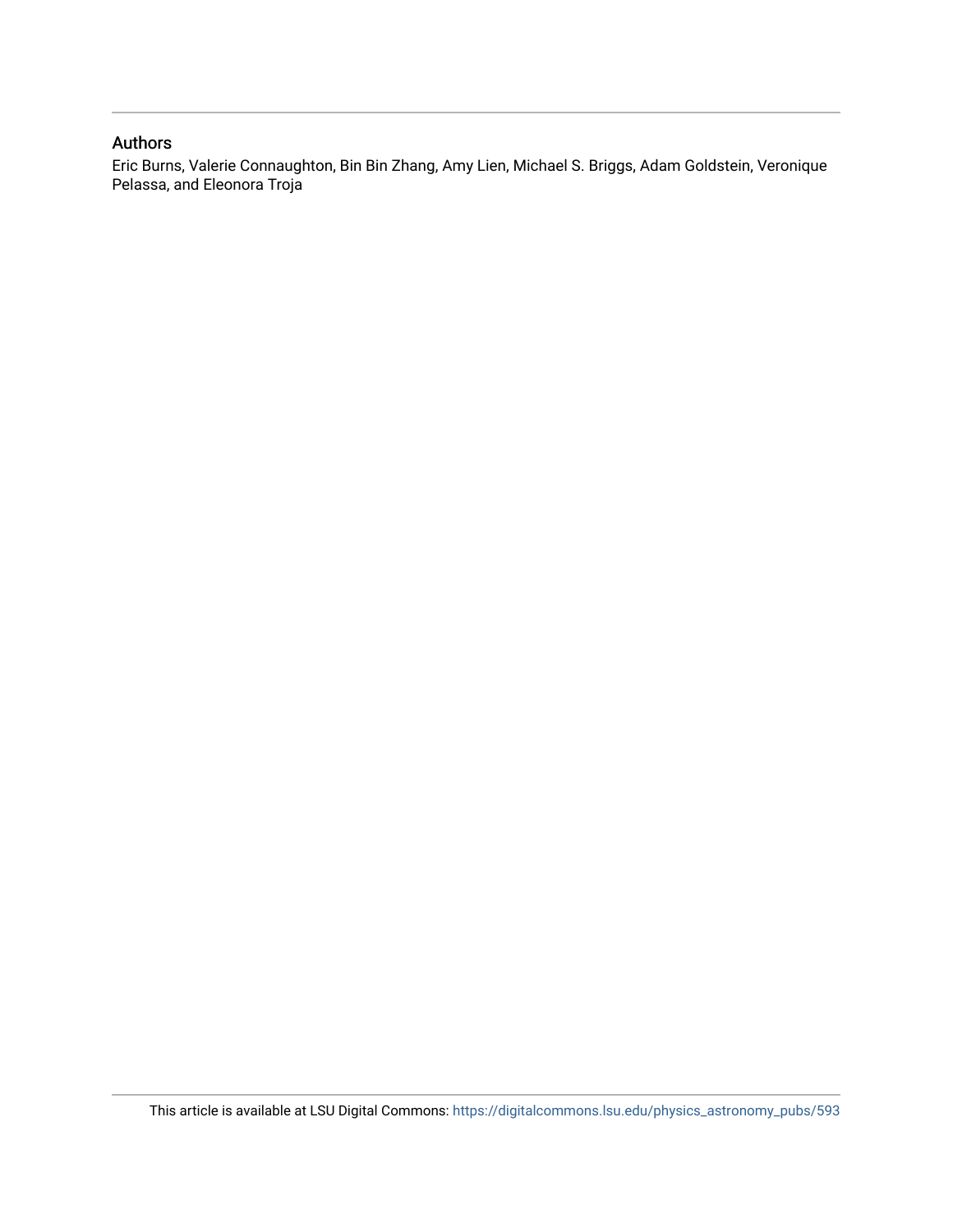# Do the Fermi Gamma-Ray Burst Monitor and Swift Burst Alert Telescope see the Same Short Gamma-Ray Bursts?

Eric Burns<sup>∗,1</sup>, Valerie Connaughton<sup>2</sup>, Bin-Bin Zhang<sup>3</sup>, Amy Lien<sup>4</sup>, Michael S. Briggs<sup>1</sup>, Adam Goldstein<sup>5</sup>, Veronique Pelassa<sup>6</sup>, and Eleonora Troja<sup>7</sup>

#### ABSTRACT

Compact binary system mergers are expected to generate gravitational radiation detectable by ground-based interferometers. A subset of these, the merger of a neutron star with another neutron star or a black hole, are also the most popular model for the production of short gamma-ray bursts (GRBs). The Swift Burst Alert Telescope (BAT) and the Fermi Gamma-ray Burst Monitor (GBM) trigger on short GRBs (SGRBs) at rates that reflect their relative sky exposures, with the BAT detecting 10 per year compared to about 45 for GBM. We examine the SGRB populations detected by Swift BAT and Fermi GBM. We find that the Swift BAT triggers on weaker SGRBs than Fermi GBM, providing they occur close to the center of the BAT field-of-view, and that the Fermi GBM SGRB detection threshold remains flatter across its field-of-view. Overall, these effects combine to give the instruments the same average sensitivity, and account for the SGRBs that trigger one instrument but not the other. We do not find any evidence that the BAT and GBM are detecting significantly different populations of SGRBs. Both instruments can detect untriggered SGRBs using ground searches seeded with time and position. The detection of SGRBs below the on-board triggering sensitivities of Swift BAT and Fermi GBM increases the possibility of detecting and localizing the electromagnetic counterparts of gravitational wave events seen by the new generation of gravitational wave detectors.

Subject headings: gamma rays: bursts

<sup>\*</sup>Email: eb0016@uah.edu

<sup>1</sup>University of Alabama in Huntsville, 320 Sparkman Drive, Huntsville, AL 35805, USA

<sup>2</sup>Universities Space Research Association, Science and Technology Institute, 320 Sparkman Dr, Huntsville AL 35805

<sup>3</sup>Center for Space Plasma and Aeronomic Research (CSPAR), University of Alabama in Huntsville, Huntsville, AL 35899, USA

<sup>4</sup>NASA Postdoctoral Program Fellow, Goddard Space Flight Center, Greenbelt, MD 20771, USA

<sup>5</sup>NASA Postdoctoral Program, Space Science Office, VP62, NASA/Marshall Space Flight Center, Huntsville, AL 35812, USA

 $6$ Smithsonian Astrophysical Observatory, Po Box 97, Amado, AZ 85645

<sup>7</sup>NASA Goddard Space Flight Center, Greenbelt, MD 20771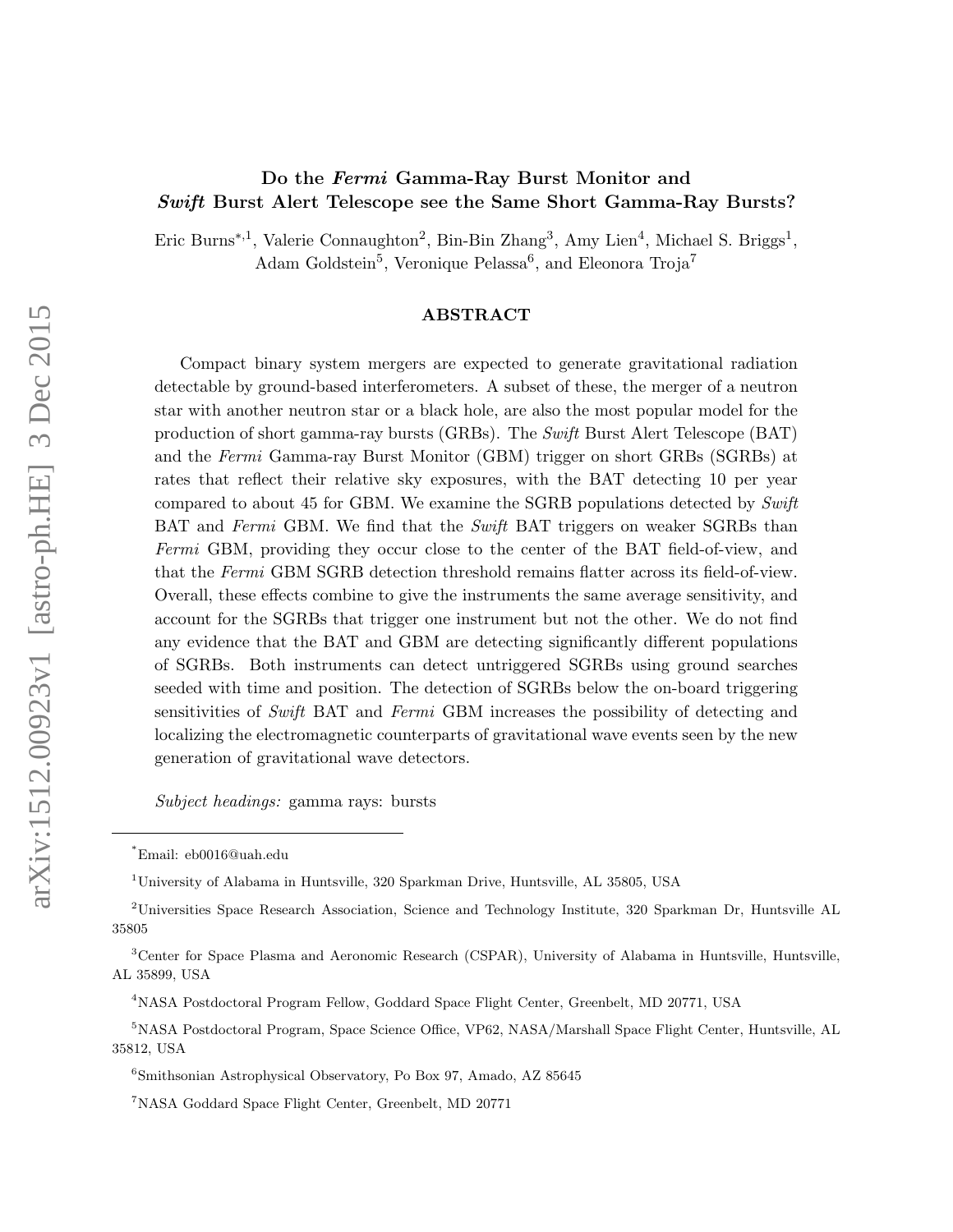#### 1. Introduction

Gamma-Ray Bursts (GRBs) are traditionally classified by their duration using the  $T_{90}$ , which is the length of time between 5% and 95% of the cumulative fluence of the burst [\(Kouveliotou et al.](#page-21-0) [1993\)](#page-21-0). The bimodal distribution of  $T_{90}$  values suggests a separation of GRBs into two classes: short GRBs (SGRBs) with a  $T_{90} < T_{90}^{th}$  and long GRBs (LGRBs) with a  $T_{90} > T_{90}^{th}$ , where  $T_{90}^{th}$  is a separation threshold traditionally set to 2 seconds. Although some more physical classification methods (see e.g. [Zhang et al.](#page-22-0) [\(2007\)](#page-22-0), [Zhang et al.](#page-22-1) [\(2009\)](#page-22-1)) and alternative measures of duration [\(Zhang et al. 2014\)](#page-22-2) have been proposed,  $T_{90}$  is still generally accepted as a good indicator of whether the GRB belongs to the long or short class, and possibly between two types of progenitors. LGRBs are widely believed to occur during the collapse of massive stars [\(Woosley & Bloom 2006\)](#page-22-3). The detection of core-collapse supernova associated with the closest LGRBs provides strong observational confirmation of this theory. LGRBs are observed close to the center of star-forming galaxies, suggesting a young stellar population as their progenitors [\(Fruchter et al. 2006\)](#page-21-1).

Conversely, no supernova has been detected in association with a SGRB; [Kann et al.](#page-21-2) [\(2011\)](#page-21-2) set stringent limits for a few nearby events. The properties of the host galaxies and the offset of the SGRBs far from the center of the host galaxies suggest an older population for the progenitors of SGRBs [\(Troja et al. 2010;](#page-22-4) [Church et al. 2011;](#page-21-3) [Berger 2014\)](#page-21-4). SGRBs are hypothesized to result from neutron star-neutron star (NS-NS) mergers or neutron star-black hole (NS-BH) mergers [\(Ruf](#page-21-5)[fert & Janka 1999;](#page-21-5) [Rosswog et al. 2003;](#page-21-6) [Rezzolla et al. 2011;](#page-21-7) [Giacomazzo et al. 2013\)](#page-21-8). This idea was recently strengthened by the possible detection of a kilonova (or mini-supernova; Li  $\&$  Paczynski [1998,](#page-21-9) [Barnes & Kasen 2013\)](#page-21-10) following the short GRB 130603B [\(Tanvir et al. 2013\)](#page-22-5).

Classification of individual GRBs as short or long can be complicated. The bimodal  $T_{90}$  distributions of the two classes overlap and there is no clear boundary between the two populations; therefore, classification based on duration alone is less reliable than classification based on multiple observational criteria [\(Zhang et al. 2009\)](#page-22-1). [Virgili et al.](#page-22-6) [\(2011\)](#page-22-6) suggest the ensemble of short bursts result from a combination of merger events and another population of non-merger events. [Hor](#page-21-11)[vath et al.](#page-21-11) [\(2009\)](#page-21-11) postulate a third, intermediate class of bursts. Furthermore, there are energy and instrumental dependencies for both triggering efficiency and measurements of duration [\(Qin et al.](#page-22-7) [2013\)](#page-22-7). [Band](#page-21-12) [\(2006\)](#page-21-12) suggests that the image trigger algorithms used by Swift BAT cause it to be less sensitive to SGRBs than a rate trigger, resulting in a decrease in ability to trigger on SGRBs. This is mitigated in practice by further analysis of rate triggers on the ground.

The  $T_{90}$  distributions for GRBs reported by the BAT and the GBM teams are shown in Figure [1.](#page-16-0) The comparison of the respective ratios of LGRB detections to SGRB detections for each instrument suggests the two instruments are not seeing the same overall GRB population, as BAT's ratio of 10 to 1 is double GBM's ratio of 5 to 1. Determining how reliably instruments classify GRBs as distinct short and long populations that may have distinct progenitors helps uncover the differences between these populations and the properties of their gamma-ray emission. We study the SGRB populations detected by BAT and GBM to determine if the observed long-to-short ratios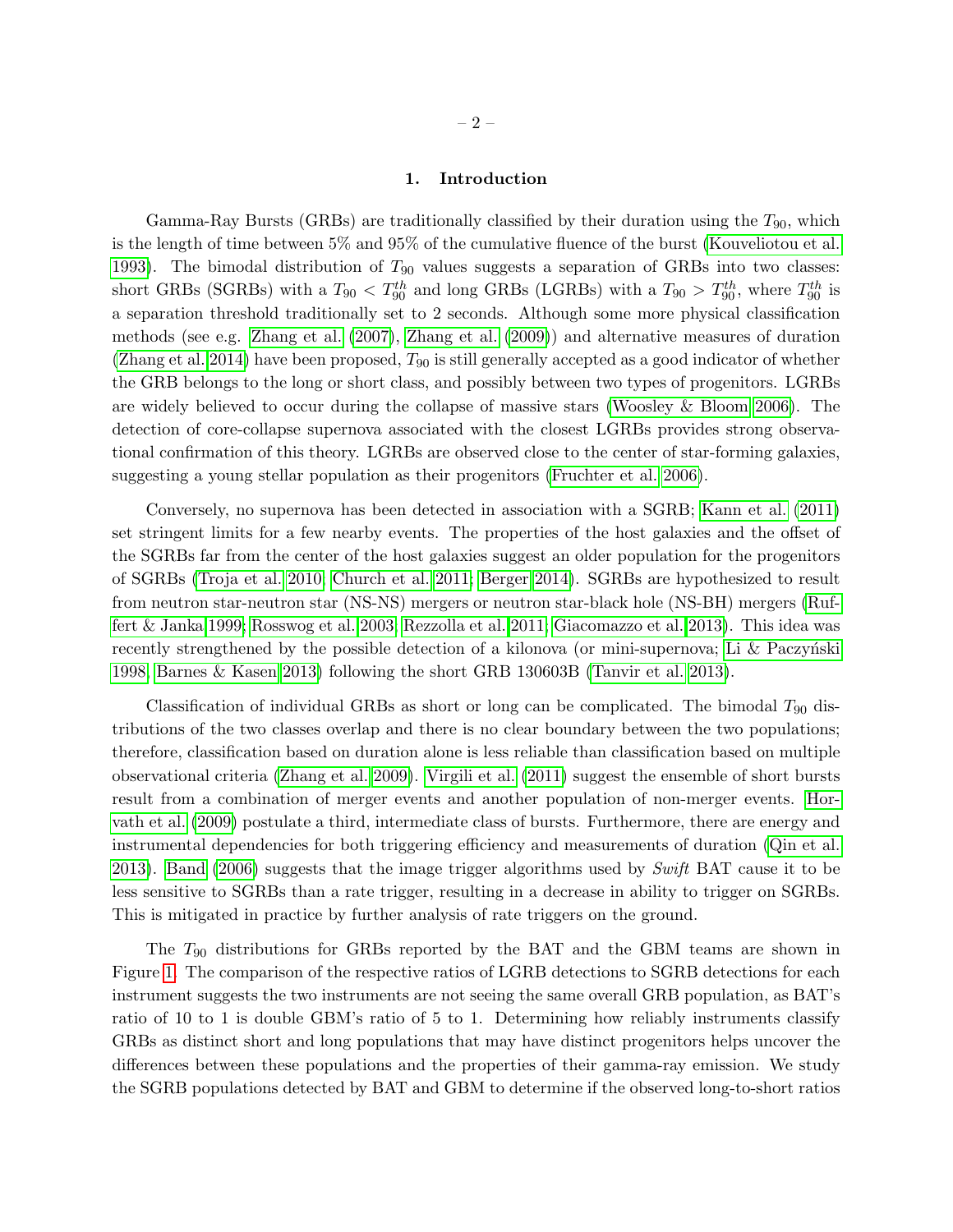are a result of instrumental factors or if one instrument is seeing a population to which the other is less sensitive. Our SGRB samples for both instruments start when GBM began science operation on 14 July 2008 and end six and a half years later on 14 January 2015. Our SGRB sample for GBM is taken from the FERMIGBRST Catalog<sup>[1](#page-4-0)</sup>, hosted on NASA's High Energy Astrophysics Science Archive Research Center (HEASARC), which contains all GBM triggered events classified as GRBs. Our GBM sample consists of 250 GRBs with GBM  $T_{90}$  values less than 2 seconds. Our SGRB sample for BAT is built using the Swift GRB Table and Lookup archive<sup>[2](#page-4-1)</sup> and consists of 54 GRBs with listed BAT  $T_{90}$  values less than 2 seconds. This includes those bursts found in ground analysis.

The detection of gravitational waves would be a breakthrough in physics. The association of SGRBs with mergers of compact objects has important consequences for the detection of electromagnetic radiation associated with gravitational wave (GW) radiation [\(Bloom et al 2009;](#page-21-13) [Palen](#page-21-14)[zuela et al. 2013\)](#page-21-14). NS-NS mergers and NS-BH mergers are expected to emit gravitational waves during the inspiral phase of the collapse into a black hole [\(Hughes 2009\)](#page-21-15) in the frequencies detectable with the upcoming Advanced Laser Interferometer Gravitational-Wave Observatory (Advanced LIGO)/VIRGO detectors. A GW candidate with an associated SGRB would significantly strengthen the GW candidate as a true detection, in addition to confirming mergers as the source of SGRBs. If these merger events are the progenitors of SGRBs then we can estimate how many joint SGRB-GW candidates to expect between the Advanced LIGO/VIRGO experiments and the GRB detectors active in the Advanced LIGO/VIRGO era. Such estimates (e.g., [Siellez et al. 2013\)](#page-21-16) rely on the observed redshift distribution of SGRBs being an unbiased and uncontaminated sample in order to determine how many SGRBs occur within the expected detection horizon of Advanced LIGO/VIRGO. The number of SGRBs with known redshift is small, and nearly all of them are Swift bursts. Contamination of this SGRB sample with non-merger events would corrupt this distribution and the associated predictions based on SGRBs with known redshift.

In Section 2 we discuss the instrumentation and triggering methodologies of both the Fermi GBM and the Swift BAT. In Section 3 we describe GBM SGRBs as viewed by the BAT, investigate if BAT could have observed more of these GRBs, and whether we can find evidence for these bursts in the BAT data. In Section 4 we describe the complementary search for BAT SGRBs in GBM. Section 5 investigates bursts with different duration classifications between instruments as well as detection differences for additional bursts which can be classified as short under different selection criteria. We discuss the broader implications of our findings in Section 6 and summarize our conclusions in Section 7.

<span id="page-4-0"></span> $^{\rm 1}$ <http://heasarc.gsfc.nasa.gov/W3Browse/fermi/fermigbrst.html>

<span id="page-4-1"></span> $^2$ [http://swift.gsfc.nasa.gov/archive/grb\\_table/](http://swift.gsfc.nasa.gov/archive/grb_table/)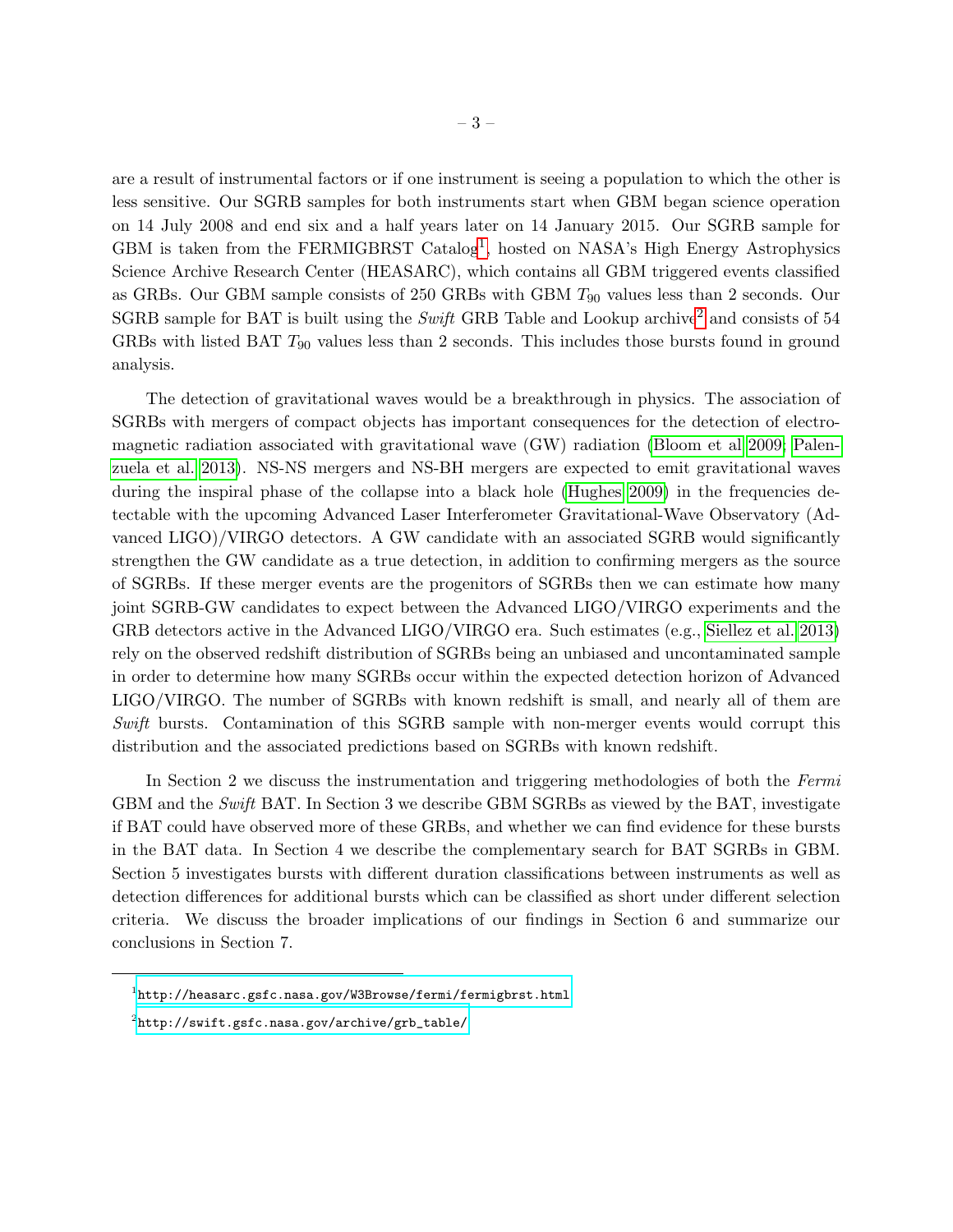#### 2. Instrumentation

#### 2.1. The Fermi Gamma-ray Burst Monitor

The Fermi GBM has twelve thallium-activated sodium iodide  $(NaI(Tl))$  scintillation detectors that cover the energy range 8 keV to 1 MeV and two bismuth germanate (BGO) scintillation detectors that are sensitive between 200 keV and 40 MeV. The axes of the NaI detectors are oriented to optimize all-sky coverage and enable the localization of GRBs by comparing the relative observed source rates in each detector [\(Meegan et al. 2009\)](#page-21-17). The GBM can localize GRBs with an uncertainty of a few degrees [\(Connaughton et al. 2015\)](#page-21-18).

The GBM has multiple triggering algorithms that act on varying energy ranges and timescales. For the 50-300 keV band the trigger algorithms operate on nine timescales from 16 ms to 4 s in steps of factor 2. The other three energy scales (25-50 keV, >100 keV, and >300 keV) currently operate on timescales starting at 16 ms with maximum timescales less than a second. The flight software triggers when it detects simultaneous increases in the count rates of two or more NaI detectors above an adjustable threshold specified in units of the standard deviation of the background rate. This information is detailed in [Meegan et al.](#page-21-17) [\(2009\)](#page-21-17) and statistics about the GBM GRB triggers and the algorithms that detect them are provided in the GBM GRB catalogs, [Paciesas et al.](#page-21-19) [\(2012\)](#page-21-19) and [Kienlin et al.](#page-21-20) [\(2013\)](#page-21-20).

#### 2.2. The Swift Burst Alert Telescope

The Swift BAT is composed of a detector plane with 32,768 CZT detector elements, a codedaperture mask above the detector plane, and a graded-Z fringe shield to reduce the background rate [\(Barthelmy et al. 2005\)](#page-21-21). As compared to GBM, which has a large field of view with poor localization ability, a wider energy range, and spacecraft pointing dependent backgrounds, this design gives BAT lower backgrounds and the ability to detect weaker GRBs than Fermi GBM. The BAT operates over the energy range 15-150 keV, with a 1.4 sr half-coded field of view (FoV), and can localize to an accuracy of a few arcminutes, which enables follow-up with narrow field instruments on-board Swift. The BAT's FoV with localization capability is quantified by the partial coding fraction, which is the fraction of BAT detectors exposed to a position on the sky. In practice it has values between ∼0.0 and ∼1.0, where 1.0 is fully coded, 0.5 is half-coded, and 0.0 means the position is outside the region within which the BAT can localize an event.

The BAT trigger algorithms consider pre-burst and post-burst background intervals, the duration of the burst emission test interval (currently 4 ms to 16 s), the region of the detector plane that is illuminated (with different criteria for different combinations of detector quadrants), and the energy range (typically 4 different bandpasses). There are two stages to this trigger algorithm. The first stage is triggered by an increase in count rate above a set signal-to-noise ratio. After a rate trigger an image will be generated to confirm and localize the event. A second burst de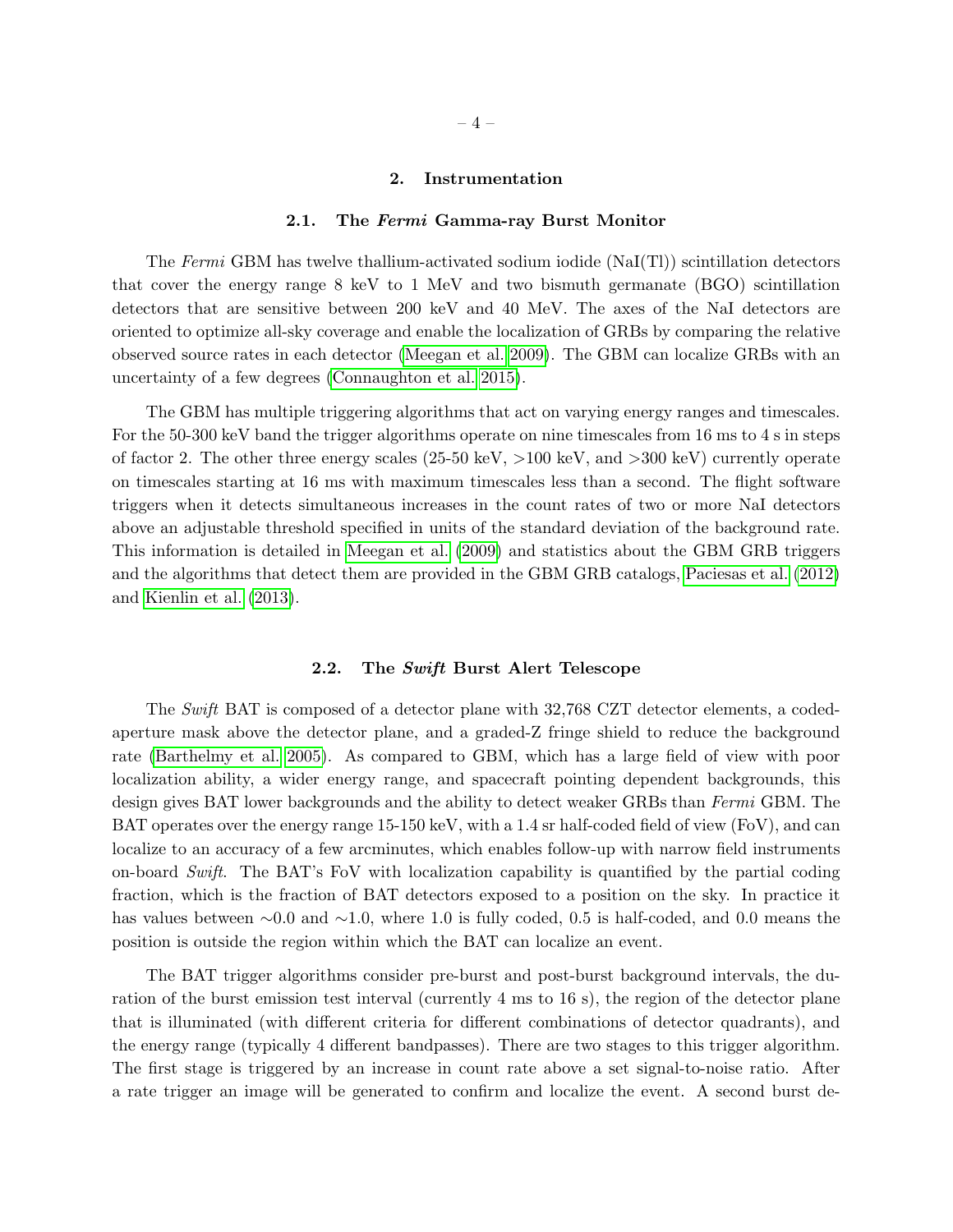tection method is also run; the detector array count rate map is processed through the imaging algorithm on time intervals between 64 s and ∼5 minutes, and scanned for point sources. If the image signal-to-noise ratio for either algorithm exceeds a set threshold the event is confirmed as an unknown trigger source. If no source is found in the image after the rate trigger increase then it is considered a failed event. Ground inspection of failed rate triggers or data acquired when the spacecraft is slewing (when triggering is disabled) can result in further GRB detections. Details on the Swift BAT are found in [Barthelmy et al.](#page-21-21) [\(2005\)](#page-21-21) and more details on the current BAT triggering algorithms can be found in [Lien et al.](#page-21-22) [\(2014\)](#page-21-22).

## 3. The GBM SGRBs as viewed by Swift BAT

Within our sample time the GBM triggered on 250 GRBs that have GBM  $T_{90}$  values less than 2 s, henceforth referred to as GBM SGRBs. Of these 250 GBM SGRBs the Swift BAT detected 28, with the BAT triggering on-board for 22 of the 28. The 6 bursts found in ground analysis are GRBs 150101B, 141205A, 140402A, 120817B, 101129A, and 100216A. GRB 150101B was recovered from BAT slew data (Cummings et al., GCN 17267), GRB 101129A was a sub-threshold source on-board (Cummings et al., GCN 11436), while GRBs 141205A, 120817B, and 100216A were not found on-board (Cummings et al., GCNs 17137, 13692, and 10428, respectively). GRB 140402A was a marginal BAT source (Cummings et al., GCN 16071) despite being seen as a bright burst by GBM and occurring in a highly coded position. In contrast, the BAT found 219 of the 1524 GBM LGRBs in the same time period, a proportional detection rate increase of nearly 30%.

In order to determine the minimum partial coding necessary to detect SGRBs we show in Figure [2](#page-16-1) the cumulative fraction of triggered BAT SGRBs as a function of partial coding, with partial coding values taken from GCN circulars. No BAT SGRBs found on board have been observed with a partial coding  $< 10\%$ . The lowest partial coding value for a triggered SGRB is 16% for the bright GRB 090510. The next lowest is 24%. The ground detected GRB 120817B is the only BAT SGRB detected at a location with less than 10% partial coding. It was an exceptionally bright SGRB that was well localized independent of Swift by the Interplanetary Network. As neither of these conditions apply to the majority of GBM SGRBs, we impose a value of 10% partial coding as a necessary minimum value for *Swift* BAT to detect a SGRB.

We determined the exposure of BAT to GBM SGRBs by examining the region of the sky BAT was observing at GBM trigger time. An exact 10% partial coding contour can be pulled from partial coding maps created from BAT survey or event data, the types of data BAT collects when outside of the South Atlantic Anomaly (SAA), not in safehold, and not slewing (though Swift sometimes takes event data during slew). When the true partial coding maps are not available we use an approximated 10% partial coding contour that is averaged from 14 real partial coding maps from our sample time. For these cases we use the continuous attitude files (Hans Krimm, private communication) to determine the pointing and roll of Swift which allow us to map the approximate 10% partial coding contour onto the sky. In the few cases where a GRB occurred in a time not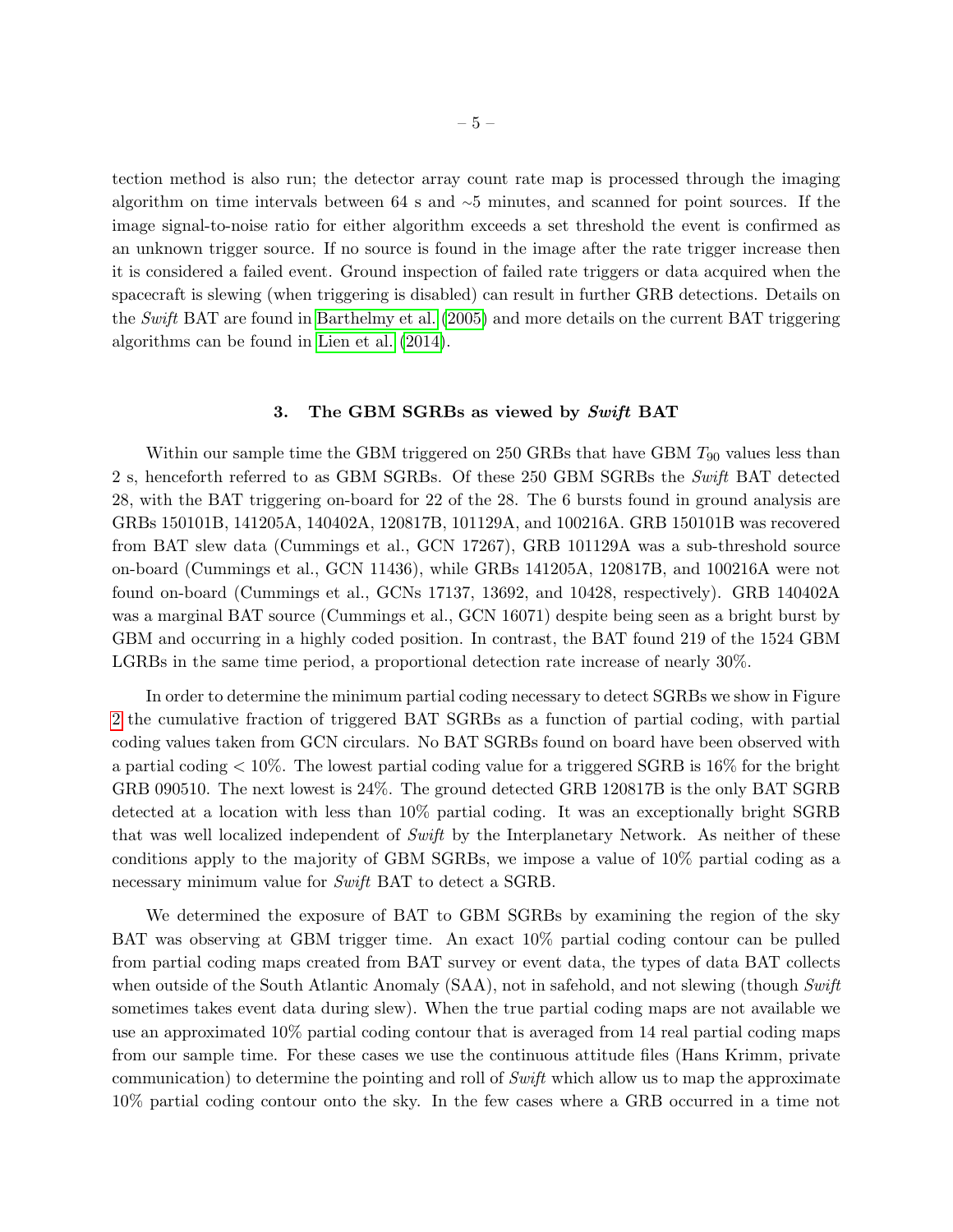covered by these attitude files we obtain the necessary information from the Swift Observation Log<sup>[3](#page-7-0)</sup>, which is not as easily accessed in a machine readable format. In all cases (both real and approximated 10% partial coding contours), we use the attitude files to obtain the operation flags at GBM trigger time to determine if the spacecraft was in SAA, safehold, or slewing. Over the course of Swift's mission the average number of active BAT detectors has decreased [\(Sakamoto](#page-22-8) [2014\)](#page-22-8). Despite this, the area contained within the 10% partial coding contour is fairly constant over our sample time, with an average 1.96 sr FoV.

We find the maximum angular offset of the 10% partial coding contour from the center of the BAT FoV is always less than 57 degrees. Our first step in checking the exposure of BAT to GBM SGRBs was a rough cut based on the center of the GBM localization and the maximum angular offset from the BAT boresight to the 10% partial coding contour. Since GBM can always locate bursts to one hemisphere of the sky the absolute maximum offset from the center of the GBM localization to the true location is 90 degrees. The first cut removed those GBM SGRBs whose GBM localization center is more than 147 degrees (the maximum 10% partially coded position offset from the BAT boresight added to the maximum 90 degree localization error) from the BAT boresight at trigger time, the sum of these two maximum distances. This removed 18 GBM SGRBs. The second cut removed any GBM SGRB with a localization center further than five times the quadrature sum of the 1-sigma statistical error with a five degree systematic error to account for asymmetric localization contours; the five degree systematic is conservative as the average systematic uncertainty at 68% confidence is 3.7 degrees [\(Connaughton et al. 2015\)](#page-21-18). This second cut removed a further 72 GBM SGRBs. Therefore, at least 90 GBM SGRBs from the total sample of 250 were not observable by BAT.

The exposure of BAT to the remaining 160 GBM SGRBs was refined by calculating the fractional overlap of the GBM localization contours with the 10% partial coding contours of BAT at the time of trigger. This sample of 160 includes the 28 GBM SGRBs that were also detected by BAT on-board or in ground analysis. The probability of a GBM SGRB's true location lying within the BAT 10% partially coded FoV was calculated by summing the fractional overlap of the 1, 2, and 3 sigma contours multiplied by the probability of the true location being within each respective contour (68.27%, 95.45%, and 99.73%, respectively) and adding the remainder (0.27%) multiplied by the fraction of the 3 sigma contour within the 10% partial coding contours. The results from this investigation are given in Table [1.](#page-17-0) The localization contours are a recent development by the GBM team and it was necessary to redo the localization to generate the contours. In some cases we found the new localization was significantly different from the original GBM localization, usually due to the original location being found with an earlier version of the localization algorithm. We consider the new locations to be more reliable and use them in this analysis. All GRBs in the GBM online catalogs will be updated with these new locations and contours.

We measure the uptime of Swift BAT using the operation flags from the Swift attitude files,

<span id="page-7-0"></span> $^3$ http://www.swift.psu.edu/operations/obs ${\tt Schedule}$ .php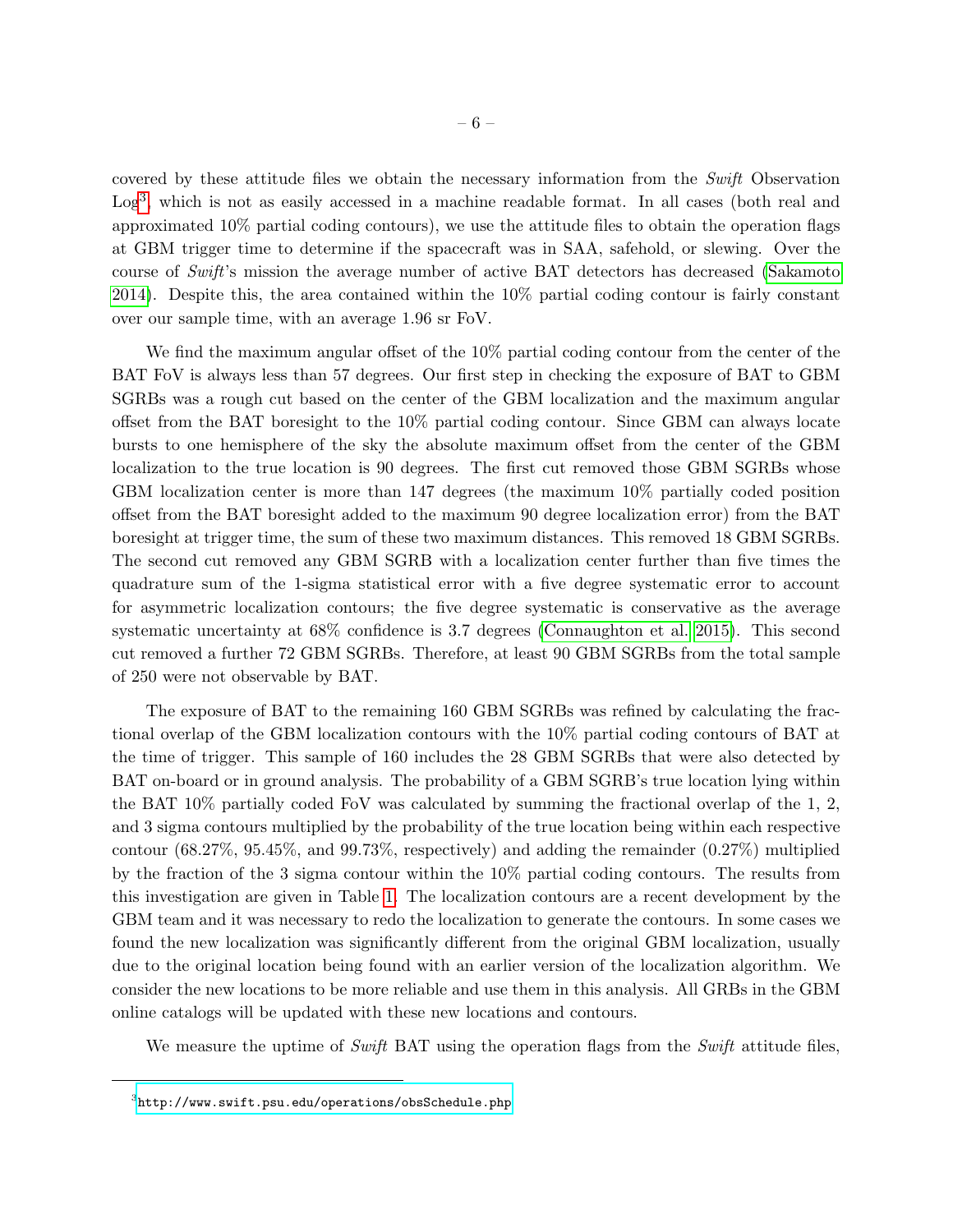counting all slews as downtime. BAT uptime during our six and a half year sample is 75.8% of the total time; Swift is in SAA 13.0% of the time, slewing  $12.9\%$  of the time, and in safe hold  $0.1\%$ of the time (with some overlap among the three). With a 1.96 sr average field of view for partial coding values greater than 10% and 75.8% uptime, BAT has a total time averaged observable sky fraction of 11.8%. The corresponding value for GBM is 59.8%, obtained by examining the position history files over one spacecraft orbital precession period and removing times during SAA passage and times when a location is occulted by the Earth. Taking the 250 SGRBs detected by GBM and multiplying by the ratio of the total time averaged observable sky fraction (250 times 11.8% over 59.8%) implies an expected 49 SGRBs should be detected by the BAT above the GBM triggering threshold in our six and a half year sample. BAT actually detected, through a combination of onboard triggering and ground analyses, 54 SGRBs in this time, but as one was outside of the 10% partially coded region (120817B), and one occurred during slew (150101B), we get an actual count of 52 BAT SGRBs after applying the same selection criteria. The consistency of the calculated and observed number of SGRBs implies the average sensitivity of the BAT to SGRBs out to 10% partial coding is similar to the average sensitivity of GBM.

We expect 39 of the SGRBs detected by GBM to have occurred within BAT's FoV over our time sample (250 times the 1.96 sr field of view of BAT divided by the total area of the sky). This agrees with the 38 SGRBs expected from the sum of the areas of GBM localization contours within the 10% partial coding, confirming we obtain an accurate approximation using our method. Removing the times that  $Swift$  is in SAA, slewing, or in safehold, which is 24.2% of the time, we expect BAT to have detected 29 or 30 GBM SGRBs. Of the 28 GBM SGRBs BAT did detect, one occurred during slew, so that the actual number of joint detections under these criteria is 27. Applying the same duty cycle criteria to the sum of the GBM localization overlap fractions gives 30 expected detections. Again, the predicted number of joint detections is similar to the observed number, implying that not only is the BAT detecting SGRBs at the same average sensitivity as GBM, but it is detecting the same population of SGRBs.

For the 57 GBM SGRBs that have non-zero GBM localization contour overlap with BAT's 10% partial coding contours, and occurred during times that BAT could have collected event data (BAT uptime or slew time), but on which BAT did not trigger, we checked for evidence of the SGRBs in the BAT 64 ms lightcurves (David Palmer, private communication). BAT can observe bursts outside of its partially coded FoV but it cannot localize them; bursts in this region are not reported as detections by the BAT team. 14 of these 57 GBM SGRBs show no evidence of a burst in the BAT lightcurve. 13 of these 14 GBM SGRBs have more than a 90% chance of having the true location outside of the BAT 10% partially coded field of view, and have a significant chance of being outside BAT's entire field of view. The only exception is 140724533 which has an 87% chance of occurring within the 10% partially coded BAT FoV and only a small chance of occurring outside of the total BAT FoV. It is a very weak burst with very poor localization. The centroid of the localization is between two local minima, with the selected minimum strongly dependent on a user-selected source interval, the second being outside the BAT FoV. The other 43 GBM SGRBs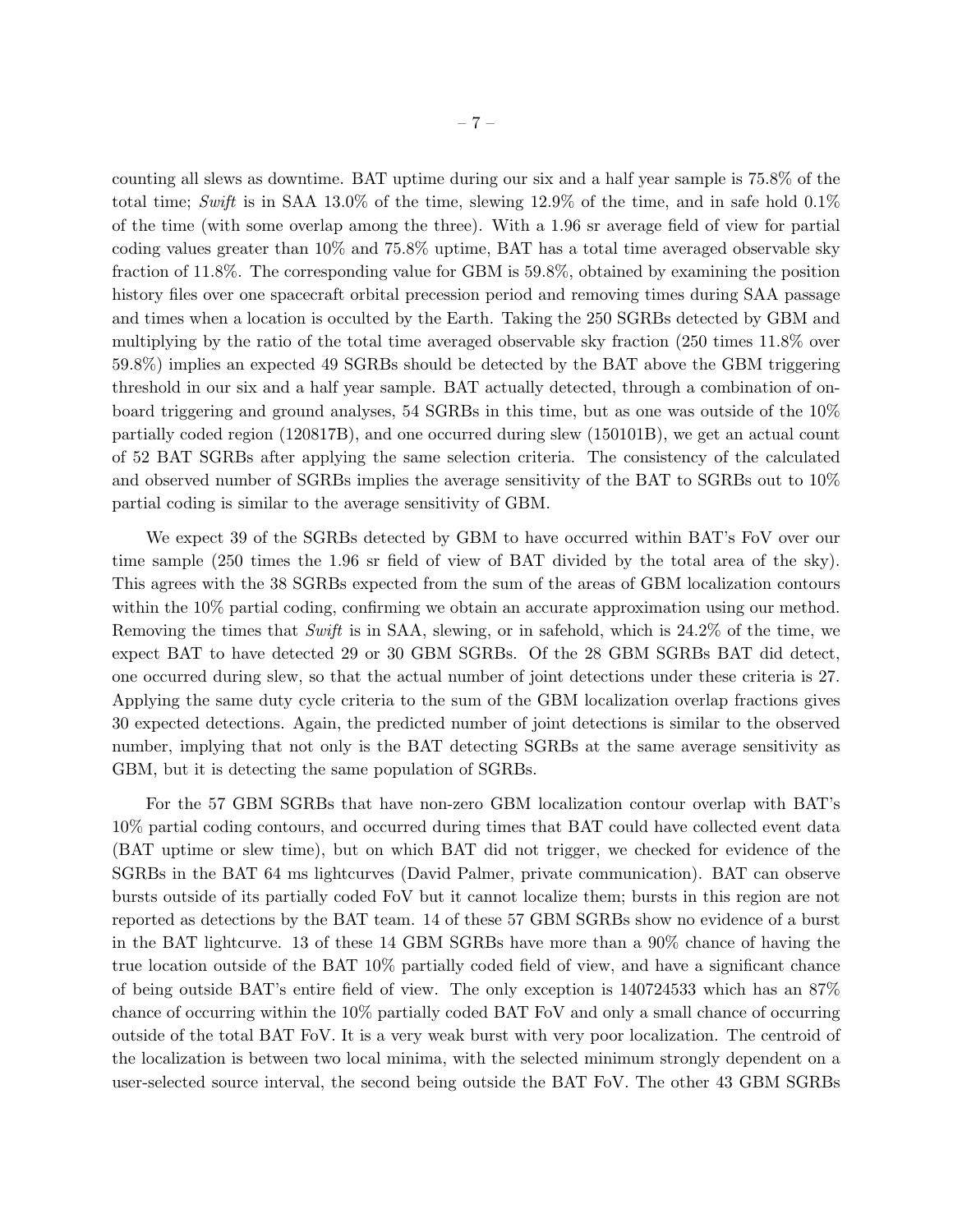are visible in the BAT lightcurves.

We examine the event data covering the GBM trigger time for 41 of the 43 GBM SGRBs visible in the BAT lightcurve but for which a detection was not reported. When Swift BAT detects a rate trigger increase but fails to find a significant source in an uncatalogued location it collects either 3 or 10 seconds of event data (depending on whether the rate trigger was due to a slow or fast algorithm), referred to as failed event data. Most of these 41 GRBs occurred during failed event data, but a few occurred while BAT was collecting data for previous, unrelated triggers. If they occurred during failed event data and the failed event data starts close to the GBM trigger time then it is likely the rate increase was caused by the GRB. The results from a search of the event data for these 41 GBM SGRBs are given in Table [2.](#page-18-0)

We run the HEASOFT<sup>[4](#page-9-0)</sup> script batgrbproduct<sup>[5](#page-9-1)</sup> on these 41 GBM SGRBs. We first ran a blind search (no location seed), using trigger start and stop times (all input times for this script are in Swift's on-board MET) from visual inspection of the BAT lightcurves, and set the background start and stop times at 10 and 0.256 seconds before our input trigger start time. We visually inspected the lightcurve instead of adopting a more systematic method as the different binning in time and energy for the lightcurves of each instrument, the drift of Swift's on-board clock, and the non-negligible, variable light travel time between the two spacecraft all contribute to making automation difficult. We select the trigger start time as the first 64 ms bin clearly above background and the trigger stop time as the return to background after the last peak evident in the BAT lightcurve, using the GBM lightcurve as a guide.

GRB 140402A has the lowest SNR for a reported detection of a SGRB at 6.0, with a location consistent with the sub-degree location reported by the Fermi Large Area Telescope (LAT). However, we note that the lowest SNR for a burst that was best localized by only GBM (which had the entire reported GBM localization within the BAT FoV) is 100216A with a ground analysis SNR of only 6.8 (Cummings et al., 10428). For those bursts with promising SNR regions, which we take as those positions with values above 5.5 that occur within the GBM localization contours, we further refined the analysis by varying the input times using the lightcurve as a guide. We set the minimum SNR for a possible location to be the true GRB at 6.0, but note this is not sufficient to claim a significant detection as we do not calculate the probability these locations are due to chance coincidence.

We find a few GBM SGRBs have positions with SNRs above 6.0 within the GBM localization contour, with the BAT lightcurves for that position consistent with the GBM lightcurves. The most promising signal of any GBM SGRB is for 090405663, with an SNR of 7.5, achieved by widening the source selection interval. We do not calculate the significance of these detections but we note that sub-threshold SGRBs in the BAT data likely exist, with localizations that are more accurate

<span id="page-9-0"></span> $^4$ <http://heasarc.nasa.gov/lheasoft/>

<span id="page-9-1"></span> $^5$ <https://heasarc.gsfc.nasa.gov/ftools/caldb/help/batgrbproduct.html>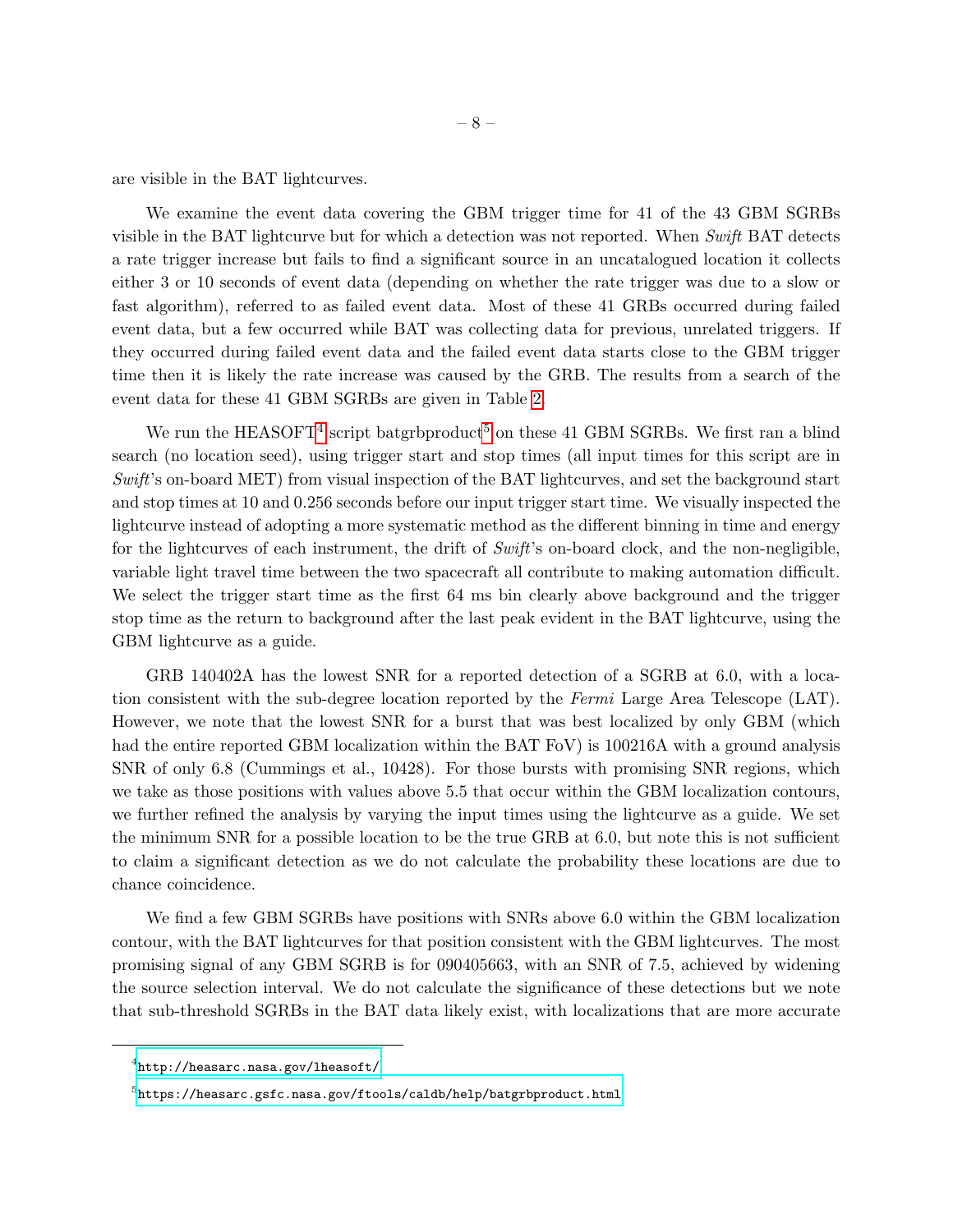than GBM can achieve. Further investigation could refine the minimum SNR necessary to separate true signals from chance coincidence.

#### 4. The BAT SGRBs as viewed by Fermi GBM

Within our 6.5 year period, the Swift BAT detected 54 GRBs which it classified as short under the standard  $T_{90}$  threshold of 2.0 seconds, henceforth referred to as BAT SGRBs. Of these 54 BAT SGRBs Fermi GBM triggered on 22. There are two reasons that prevent the GBM from observing a burst position at a specific time: occultation of the burst by the Earth and the passage of the Fermi spacecraft through the SAA. We use the position history files accessible through the FERMIGDAYS catalog<sup>[6](#page-10-0)</sup> to determine whether a BAT SGRB occurred during *Fermi* passage through the SAA or was occulted by the Earth at trigger time. Objects within 68 degrees of Earth center from Fermi's point of view are considered to be occulted by the Earth. This simplification ignores the variability in the height of the Fermi spacecraft and the non-spherical shape of the Earth, but this does not affect our analysis as no BAT SGRB occurred between 67 and 69 degrees from the center of the Earth, which is a wider margin of error than necessary for these uncertainties. Of the 32 BAT SGRBs on which GBM did not trigger, 17 were occulted by the Earth and 9 occurred while GBM was in the SAA. As one burst was both Earth occulted and occurred during SAA transit, there are 7 BAT SGRBs that were observable by GBM but didn't trigger GBM. A summary of this search is given in Table [3.](#page-19-0)

The GBM does not have equal sensitivity across the unocculted sky. In order for the Fermi LAT to achieve uniform exposure of the sky the satellite rocks the pointing between orbits. The GBM NaI detectors decrease in sensitivity as the angle from detector normal increases. The GBM team considers a given location adequately viewed by an NaI detector if it occurs above a detector response fraction of half of maximum, which occurs at 60 degrees [\(Paciesas et al. 2012\)](#page-21-19). The GBM NaI detector placements were designed to optimize the unocculted full-sky coverage given a rocking angle close to the zenith. The original rocking profile was 35 degrees north (relative to the local zenith) for one orbit, then 35 degrees south for one orbit. Due to spacecraft thermal considerations Fermi gradually increased the rocking angle until settling on a rocking angle of 50 degrees. This has resulted in a portion of the sky, far from the LAT boresight, that has proportionally lower coverage by the GBM.

To search for sub-threshold signals in GBM data we use a new ground based search that is more sensitive than the on-board triggering algorithms. On-board triggering requires the count rates in the second brightest NaI detector to exceed a simple background model (average count rate over a moving 17 second time window) by  $4.5 - 5.5\sigma$  on one or more time-scales from 16 ms to 4.096s. The ground search finds weaker GRBs by using a non-parametric fitting algorithm

<span id="page-10-0"></span> $^6$ <http://heasarc.gsfc.nasa.gov/W3Browse/fermi/fermigdays.html>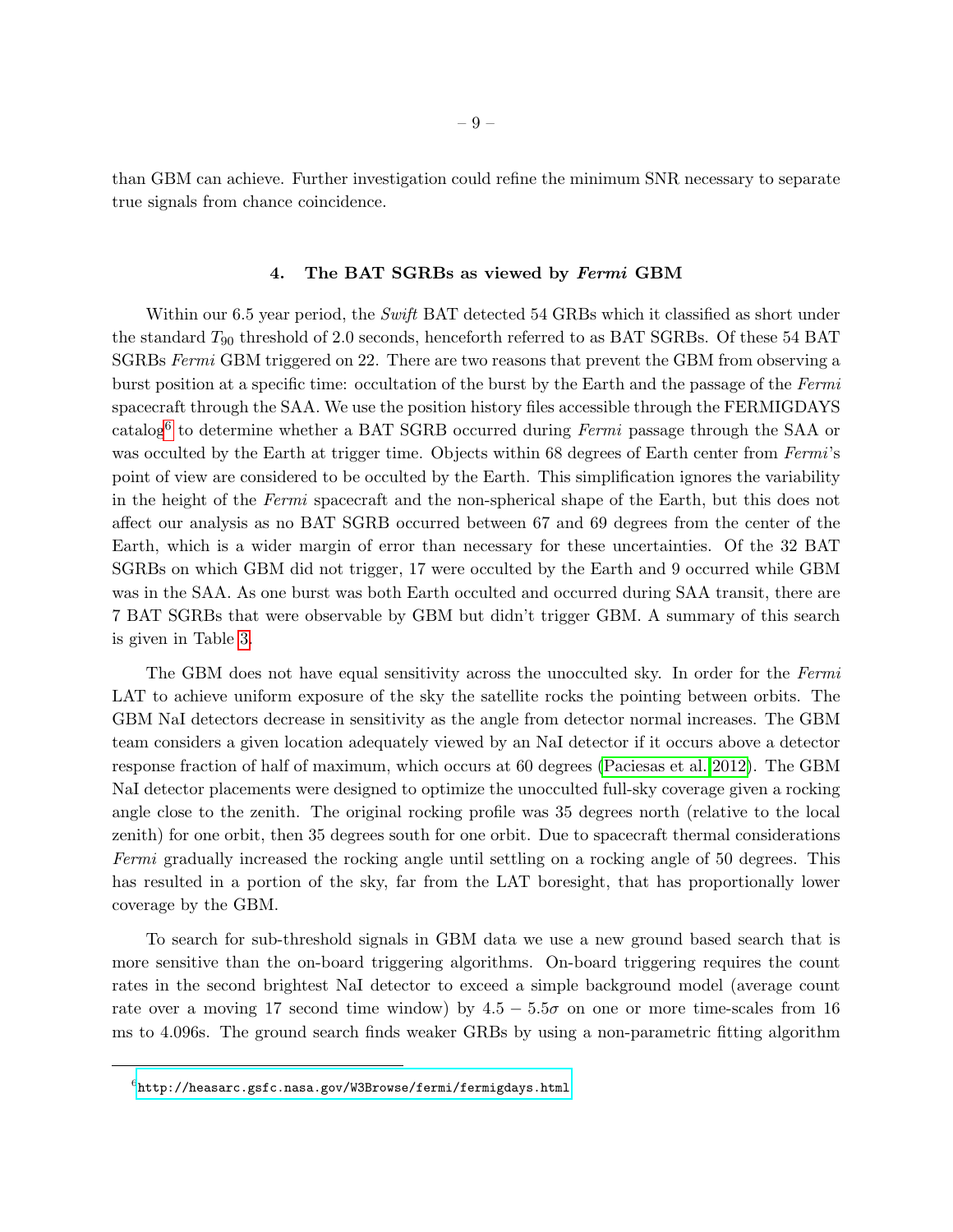to model the background over longer timescales and uses a lower signal threshold. The ground search identifies GRBs that have significant signal in only one detector and those in which multiple detectors view the GRB but the significance of the second brightest detector does not reach the on-board triggering requirements. In each of these cases, false positives are eliminated by requiring that the relative rates in the 12 NaI detectors be compatible with an astrophysical origin. This test involves feeding the background-subtracted rates into our source localization software and applying a  $\chi^2$  cut to the best fit, as described in [Connaughton et al.](#page-21-18) [\(2015\)](#page-21-18). We estimate that the ground search can find GRBs 1/3 as bright as the faintest triggered SGRB, resulting in a doubling of the SGRBs detected by GBM. Candidate vetting and automated false-positive identification are in progress and the search method and results will be presented in Zhang et al. (in prep).

We used this algorithm to search for evidence of these 7 BAT SGRBs, those that were observable but did not trigger GBM, in the GBM time-tagged-event (TTE) data, or continuous time (CTIME) data (see [Meegan et al. 2009](#page-21-17) for more information on GBM data types). BAT SGRBs more recent than November 2012 were processed using continuous TTE data, while for older bursts we were limited to daily CTIME data (as continuous TTE data is not available prior to November 2012). We use TTE data when available because its finer time resolution is better matched to the shortest GRBs than the native 0.256 s binning of CTIME.

We find 4 of these 7 BAT SGRBs are detected and 3 are not detected, as shown in Table [4](#page-20-0) which places the BAT SGRBs in context with the overall SGRB population detected by the BAT. The brightness and hardness percentiles are derived from the sample of all Swift BAT SGRBs. Every BAT SGRB that didn't trigger GBM occurred in a position in the BAT FoV that was at least 50% coded, where BAT is most sensitive to weaker events. Table [4](#page-20-0) also includes the offset angle from the LAT boresight, the number of GBM NaI detectors that were viewing the burst location, and the two lowest observation angles from NaI detector normal. We exclude all detectors whose view was obstructed by the LAT or the spacecraft.

In order to explore the possibility that these 7 BAT SGRBs represent a special class of BAT SGRBs we qualitatively investigate their duration, fluence, flux, power law index, and partial coding values as compared to the rest of the BAT SGRB sample. The  $T_{90}$  values are neither systematically short or long, the fluence percentiles are fairly distributed, the power law indices are among the lowest and highest of the overall BAT SGRB power law index distributions, and the partial coding values are all above half, but this is not extremely high when compared to the total partial coding distribution for BAT SGRBs. The only observational quantity that appears to be systematically different from the full distribution is the peak flux, as only one of the seven values is above the total sample median. With a larger sample we might draw some statistically significant conclusions about these properties other than saying qualitatively that the SGRBs undetected by GBM appear to be weaker but otherwise similar to the overall BAT SGRB sample.

Looking at these 7 BAT SGRBs individually: GRB 140606A didn't trigger GBM due to low peak flux. GRB 120403A is a SGRB of average brightness but didn't trigger GBM. The lightcurve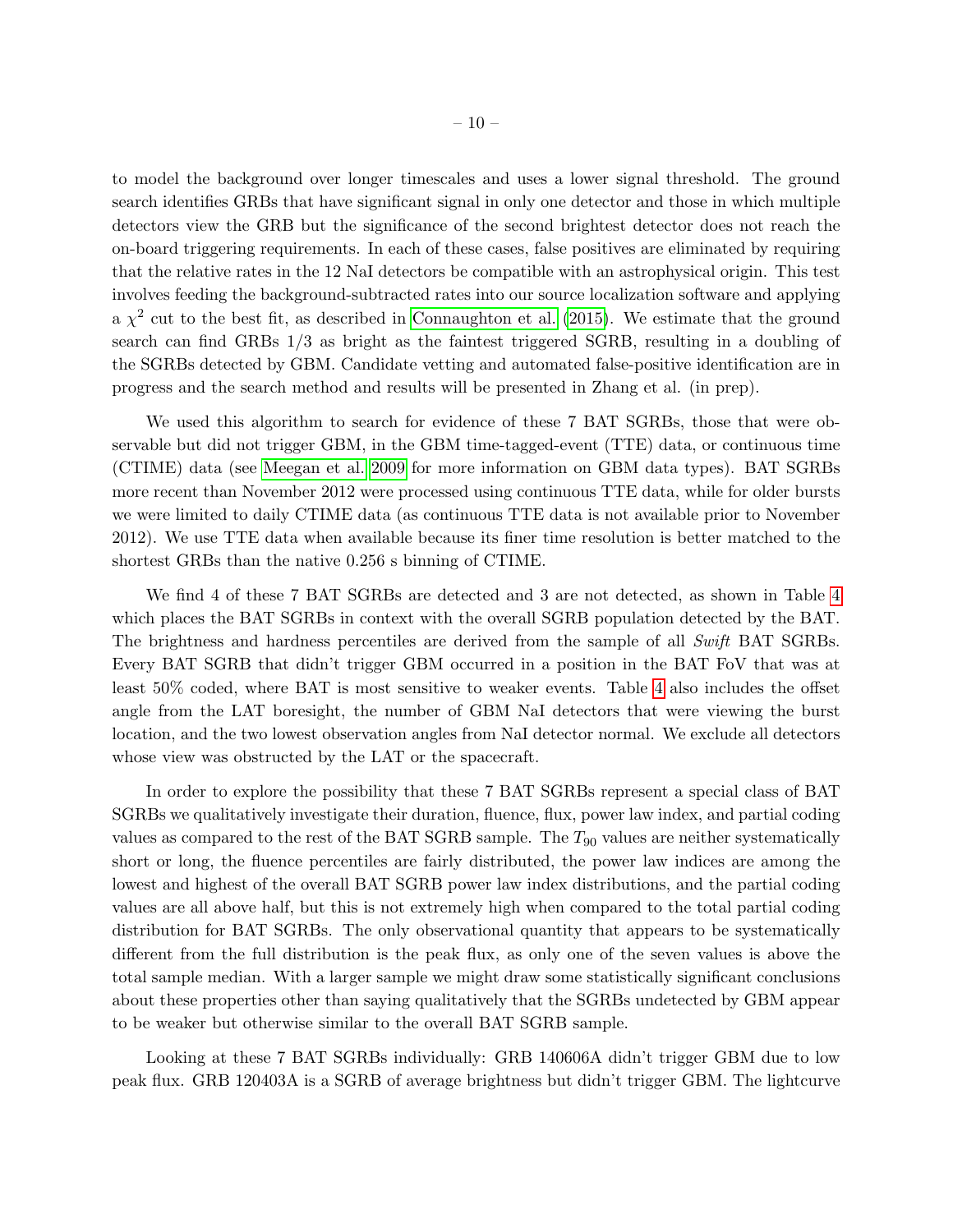shows a relatively flat profile; GBM may not have triggered due to the lack of an impulsive spike given that GBM's sensitivity to SGRBs is derived from its short triggering windows. GRB 140516A is exceptionally weak, with both brightness measures in the bottom tenth for BAT SGRBs. These three bursts were sub-threshold for an on-board trigger but were found in ground based searches due to favorable viewing geometry. GRB 090305A was a high peak flux GRB that was also found in ground analysis despite being well viewed in only one detector. That lack of an on-board GBM trigger is explained by triggering requiring two detectors significantly above background. GRBs 110112A and 090815C were both favorably viewed by only one NaI detector but were not found in the ground analysis due to being weak bursts. They might be recoverable with finer time resolution data, but we lack the TTE data at the times these bursts occurred. GRB 140129B has an average fluence, modest brightness, and favorable geometry to GBM but the ground based search finds no signal. We can clearly see the burst in the GBM daily data, but only below 50 keV. As the ground based search is optimized for the 50-300 keV range we would not expect it to find this burst.

#### 5. Different Duration Classifications

In addition to lack of detection, disagreement in classifications of bursts into the short or long class can also bias the respective SGRB populations. Again, we cannot calculate absolute misclassification, only the relative disagreements in classification between instruments. Due to the statistical uncertainties in the measurement of  $T_{90}$  we would expect some disagreement.

Four of the GBM SGRBs that also triggered the BAT were classified as long by BAT. These are GRBs 090927 and 131128A (with BAT  $T_{90}$  values of 2.2  $\pm$  0.4 and 3.0  $\pm$  1.41, respectively), which are consistent with a short classification within the duration measurement error, and GRBs 090531B and 140209A, which are suggested to belong to the class of SGRBs with extended emission as described in [Gehrels et al. 2007](#page-21-23) (with BAT  $T_{90}$  values of 80  $\pm$  23 and 21.3  $\pm$  0.8, respectively). The only BAT SGRB classified as long by GBM (140320A) has a GBM  $T_{90}$  of 2.30  $\pm$  1.52 s, which is consistent with a short classification within errors. Therefore, the disagreement in short or long classification between instruments is likely to be due to statistical chance and is within  $T_{90}$  error except when the burst is thought to be a SGRB with extended emission.

For completeness we conducted additional searches for bursts that may be believed to belong to the short population under different selection criteria. The first additional search was for bursts thought to be SGRBs with extended emission. Our sample consisted of GRBs 090531B, 090915, 090916, 110402A, and 111121A. GBM triggered on, and classified as short, GRBs 090531B and 140209A. Evidence for the extended emission for these two bursts is not found in GBM data due to the soft, weak extended emission being indistinguishable from background. GBM also triggered on GRBs 090915 and 110402A which have GBM  $T_{90}$  values longer than 2 s, suggesting GBM also found the extended emission which was included in the  $T_{90}$  interval. GBM didn't trigger on GRBs 090916 and 111121A due to either SAA passage or occultation by the Earth.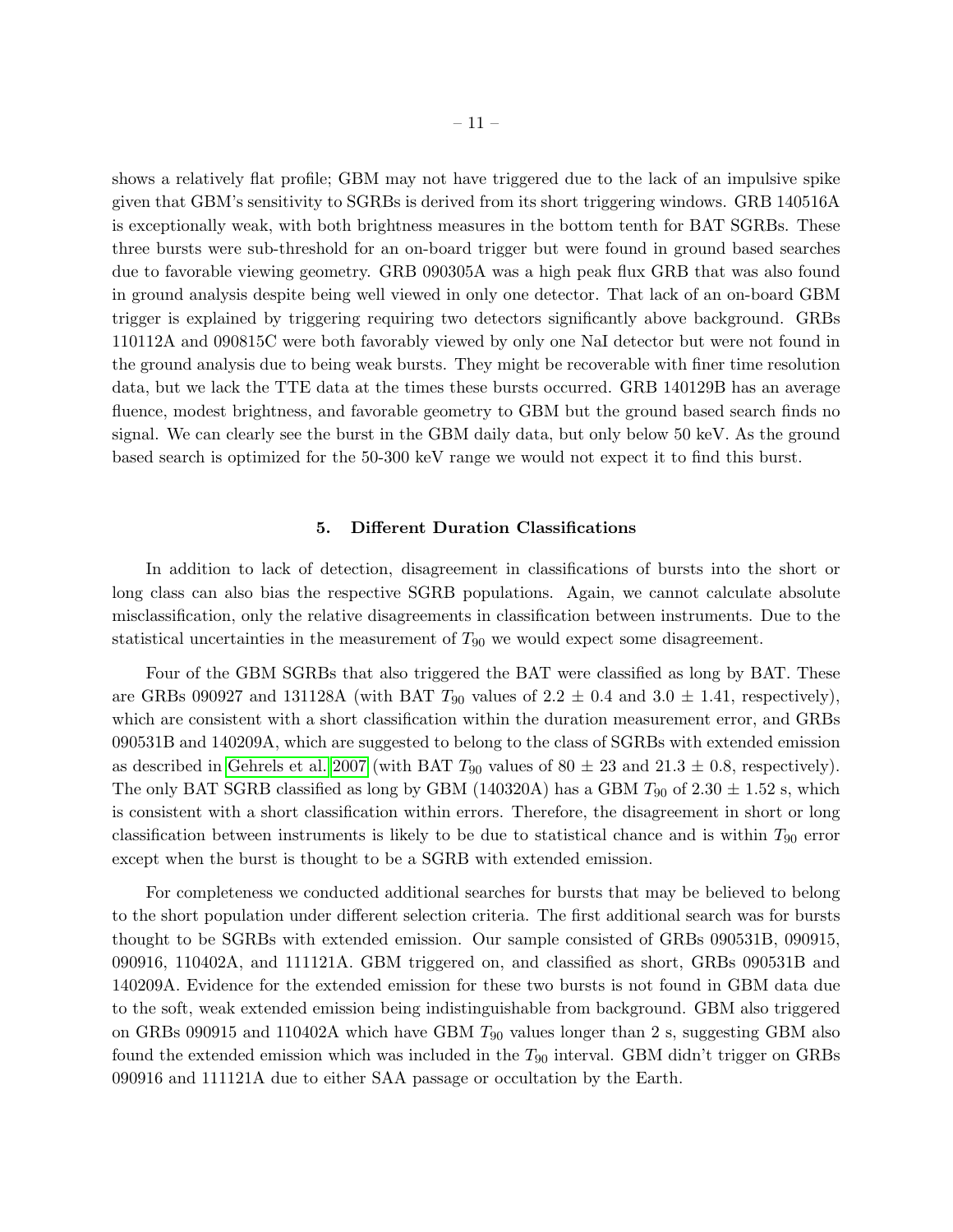The second additional search was for those GRBs with a BAT  $T_{90}$  below 3 seconds, as has sometimes been used as the  $T_{90}^{th}$  [\(Gehrels et al. 2007\)](#page-21-23). This provides 13 additional bursts of which 5 triggered GBM on-board and 4 were unobservable due to Earth occultation or SAA transit. Of the 5 that triggered both instruments one is classified by GBM as a SGRB, 3 of the others have  $T_{90}$ values with error bars that overlap the 2.0 s threshold, and the last is classified as a long GRB with a GBM  $T_{90}$  of 2.624  $\pm$  0.326 s. Four bursts were observable by GBM but did not trigger GBM. Three were subsequently found in a ground analysis using CTIME data (two with strong signals, the other with a weak signal). The remaining burst occurred near the start of a bright solar flare and was not found in CTTE data.

The last additional search was for bursts that have GCN reported  $T_{90}$  values under 2 seconds but do not have  $T_{90}$  values listed in the *Swift* GRB Table and Lookup Archive. This can be due to bursts being found in ground analysis for which BAT cannot find a reliable  $T_{90}$ , or bursts with observation limitations. GRBs 100216A, 120817B, and 130716A triggered GBM and have GBM  $T_{90}$ values less than 2 seconds. GRBs 100224A and 130822A did not trigger GBM but both occurred during either SAA passage or were occulted by the Earth. Therefore, our results for the standard SGRB duration selection criteria also apply to the bursts covered by these three alternate selection criteria.

#### 6. Discussion

Swift BAT detected 22 GBM SGRBs on-board and 6 on the ground. In this analysis we identify a few additional GBM SGRBs that were possibly observed by BAT. The Swift BAT team's ground search is therefore capturing the majority of SGRBs that fail to trigger BAT, down to GBM's sensitivity. There does appear to be a deficit of SGRBs detected by BAT as compared to LGRBs at partial coding values below 80% but this deficit arises mostly from BAT missing SGRBs below the triggering threshold of GBM. The large difference between BAT and GBM in the ratios of LGRB and SGRB detections is due to the BAT's relative increased sensitivity to LGRBs.

Swift BAT detects weaker short bursts than GBM, when they occur in BAT's highly partially coded region. The average BAT sensitivity out to 10% partial coding is close to the average GBM sensitivity for SGRBs so that the ratio of GBM to BAT total SGRB detections directly reflects their sky coverage ratio.

As there are 22 BAT SGRBs that triggered both instruments and 7 observable BAT SGRBs that did not trigger GBM, GBM's on-board trigger algorithm misses around 1 in 4 of the SGRBs detectable by BAT. We find evidence in GBM data for four of these bursts in a more sensitive ground analysis. Therefore, our ground based analysis can currently recover more than half of the BAT SGRBs on which GBM doesn't trigger in a seeded search and the GBM cannot find evidence for fewer than 10% of the total BAT SGRB population. This non-detection rate is even lower now with the availability of continuous TTE for the ground search. Seeding the search allows for the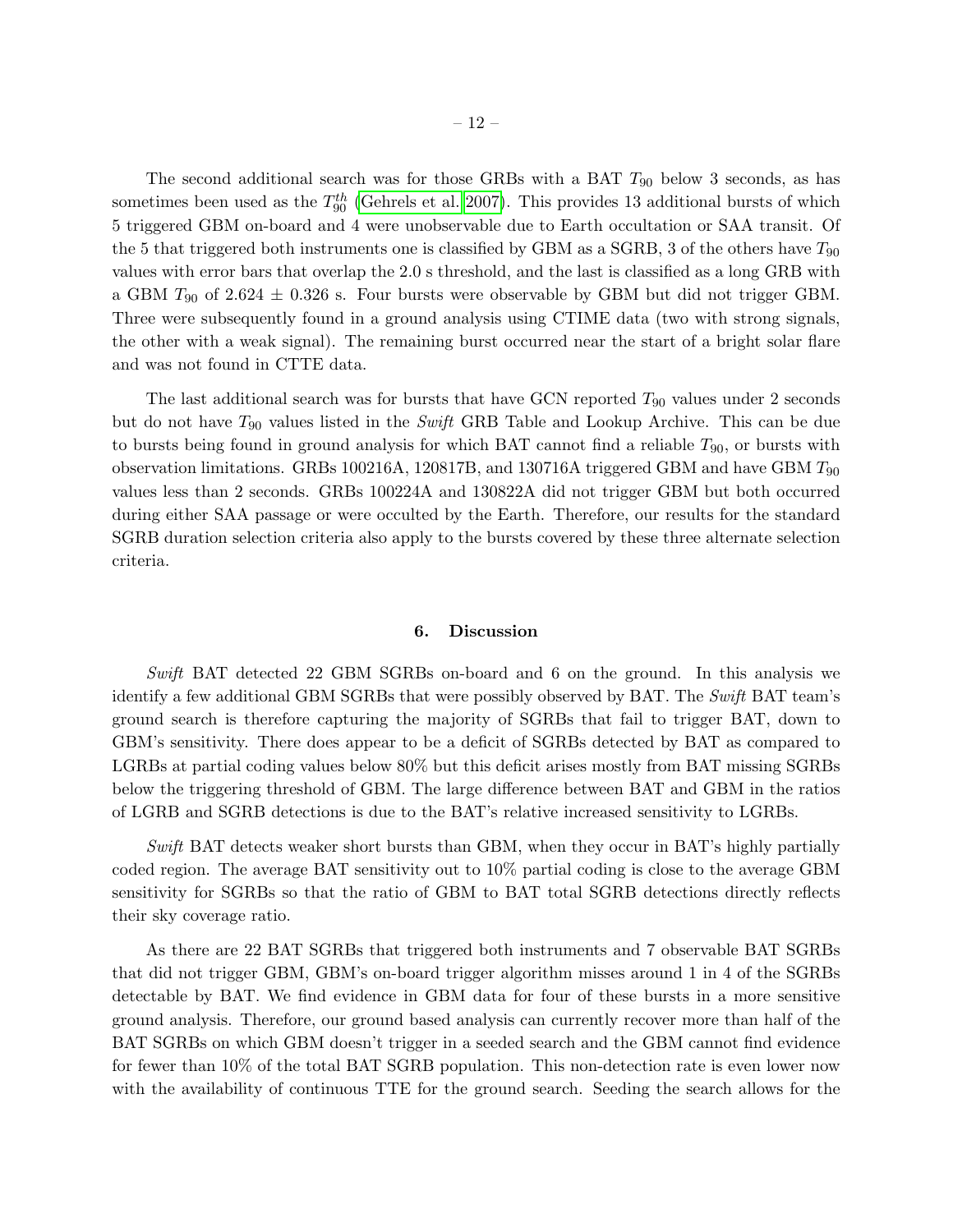detection of more sub-threshold SGRBs, as those bursts with weak signals in Table [4](#page-20-0) were not strong enough in GBM to claim independent discovery. As these all occurred above 50% partial coding, both instruments are missing some weak short bursts, the BAT in its region of low partial coding and the GBM for weaker bursts across its FoV, particularly those viewed with favorable geometry by only one detector.

[Bromberg et al.](#page-21-24) [\(2013\)](#page-21-24) hypothesize that BAT's sensitivity to low fluence GRBs has two effects on the BAT  $T_{90}$  distribution: (i) the BAT sees many weak LGRBs that are not detectable by GBM, making the short-to-long ratio lower for BAT than in GBM and (ii) the low fluence LGRB population contaminates the SGRB population, meaning the long end of the SGRB population has significant numbers of non-merger events that are the short end of the LGRB population of collapsars. The paper defines the contamination rate as the percent of bursts below a  $T_{90}^{th}$  that are actually due to collapsars. Using the standard  $T_{90}^{th}$  of 2 s they give the contamination rate of the GBM SGRB sample as around 15% and the contamination rate of the BAT SGRB sample as about 40%. They suggest a  $T_{90}^{th}$  of about 0.8 seconds for the BAT sample will reduce the contamination and yield an SGRB sample that has a similar fraction of merger (or non-collapsar) events to that detected by GBM. We find that of the 7 SGRBs detected by BAT that did not trigger GBM, 5 have a combination of poor geometry to GBM and low peak flux. These 5 all have BAT  $T_{90}$  values less than their suggested  $T_{90}^{th}$  of 0.8 seconds. This leaves only two bursts that would be excluded by the  $0.8$  s  $T_{90}$  cut and that might be considered contamination of the BAT SGRB sample above the contamination levels of the GBM SGRB population. That 2 of the 29 SGRBs detected by BAT might be non-merger events is not compatible with the hypothesis of [Bromberg et al.](#page-21-24) [\(2013\)](#page-21-24) that 40% of the SGRB BAT sample is non-merger contamination compared to only 15% of the GBM sample; therefore, imposing the  $0.8$  s cut on  $T_{90}$  will remove many genuine merger candidates without significant purification of the sample of merger events. This has important implications when considering the redshift distribution of SGRBs.

Figure [3](#page-20-1) shows there is no redshift dependence on brightness of SGRBs, especially for weak bursts; therefore, the seven BAT SGRBs that were not detected by GBM were not particularly far away. The redshift distribution from BAT SGRBs is likely to be as good a representation of the underlying GBM SGRB redshift distribution as it is for the underlying BAT SGRB redshift distribution. Additionally, we note that extremely close events are not necessarily bright. The closest SGRB with a confirmed redshift is 150101B which has a fluence among the weakest of BAT SGRBs with redshift measurements. In fact, only 8.5% of all BAT SGRBs have lower fluence than 150101B. In GCN 17267 it is suggested that GRB 150101B is an unusually soft event in BAT data. We do not find this to be the case when looking at the GBM data. The event is too weak for a constraining spectral fit but the count rates are peaked in the 100-300 keV range typical for SGRBs (many LGRBs are peaked in the 50-100 keV range). GRB 150101B was detected by BAT while BAT was slewing and it is possible that this, combined with the unusually weak fluence, led to the disagreement in spectral results between BAT and GBM. Therefore, the ground based searches for both instruments that pick up sub-threshold events may discover untriggered SGRBs within the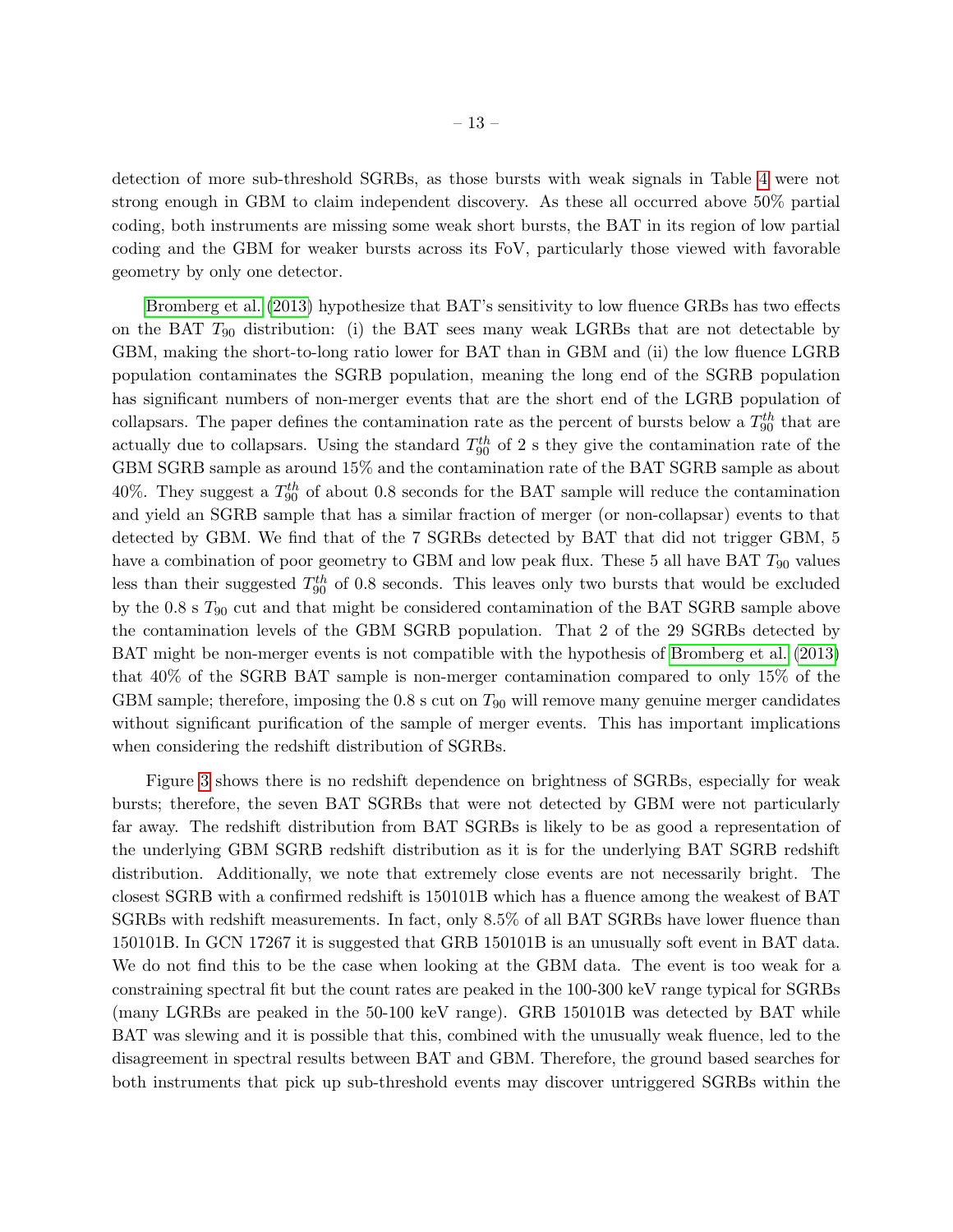Advanced LIGO/VIRGO horizon that would otherwise go undetected and unassociated with GW candidate discoveries.

#### 7. Conclusion

We conclude that the Swift BAT and the Fermi GBM are observing the same SGRB populations. There are some missed detections but these are almost entirely due to those GRBs occurring in poorly viewed regions for the instrument that missed them and well viewed regions for the instrument that detected them. We have shown that Swift BAT, through a combination of on-board algorithms and ground-based analysis, detects nearly all SGRBs above the Fermi GBM trigger threshold within its 10% partially coded FoV. BAT detects SGRBs below GBM's triggering threshold in its fully-coded FoV, suggesting more bursts could be recovered from locations at lower partial coding values. We find that GBM's new ground-based analysis is capable of recovering a large fraction of the SGRBs that failed to trigger GBM down to BAT's optimal sensitivity, particularly with the availability of CTTE since November 2012. The 4 SGRBs found in GBM data for the first time as a result of this analysis show the promise of this new technique for finding additional SGRBs. We also find that while BAT is detecting nearly all SGRBs down to GBM's sensitivity it may be possible for them to find evidence for more SGRBs in their data, for example 090405663. We find that both instruments can detect more SGRBs when seeded with the time and location of a detection from another instrument. This is particularly important when considering searches of GBM and BAT data for events in coincidence with Advanced LIGO/VIRGO gravitational wave candidates.

The nature of SGRB progenitors is still uncertain, though compact binary mergers are becoming more convincing with the association of SGRBs with older stellar populations and the recent possible detections of kilonovae associated with GRBs. We have shown that the SGRB populations detected by Swift BAT and Fermi GBM are similar. The redshift distribution of Swift SGRBs is better characterized, but Fermi GBM detects nearly five times as many SGRBs, making a joint EM-GW detection more likely to occur with GBM. Our analysis shows that we can confidently use the redshift distribution of the SGRB population detected by Swift to calculate the expected numbers of SGRBs detected by both Swift and by GBM within the Advanced LIGO/VIRGO horizon.

We would like to acknowledge the contributions of two people. David Palmer who generated BAT lightcurves, allowing us to further investigate GBM SGRBs as viewed by the BAT, and Hans Krimm who compiled continuous attitude files for Swift, saving us a great deal of time. We additionally recognize the efforts of the HEASARC in providing the searchable databases that were the source of our data. The GBM members acknowledge support from GBM through NNM11AA01A/MSFC. Eric Burns acknowledges support through NASA Swift GI grant NNX15AC05G.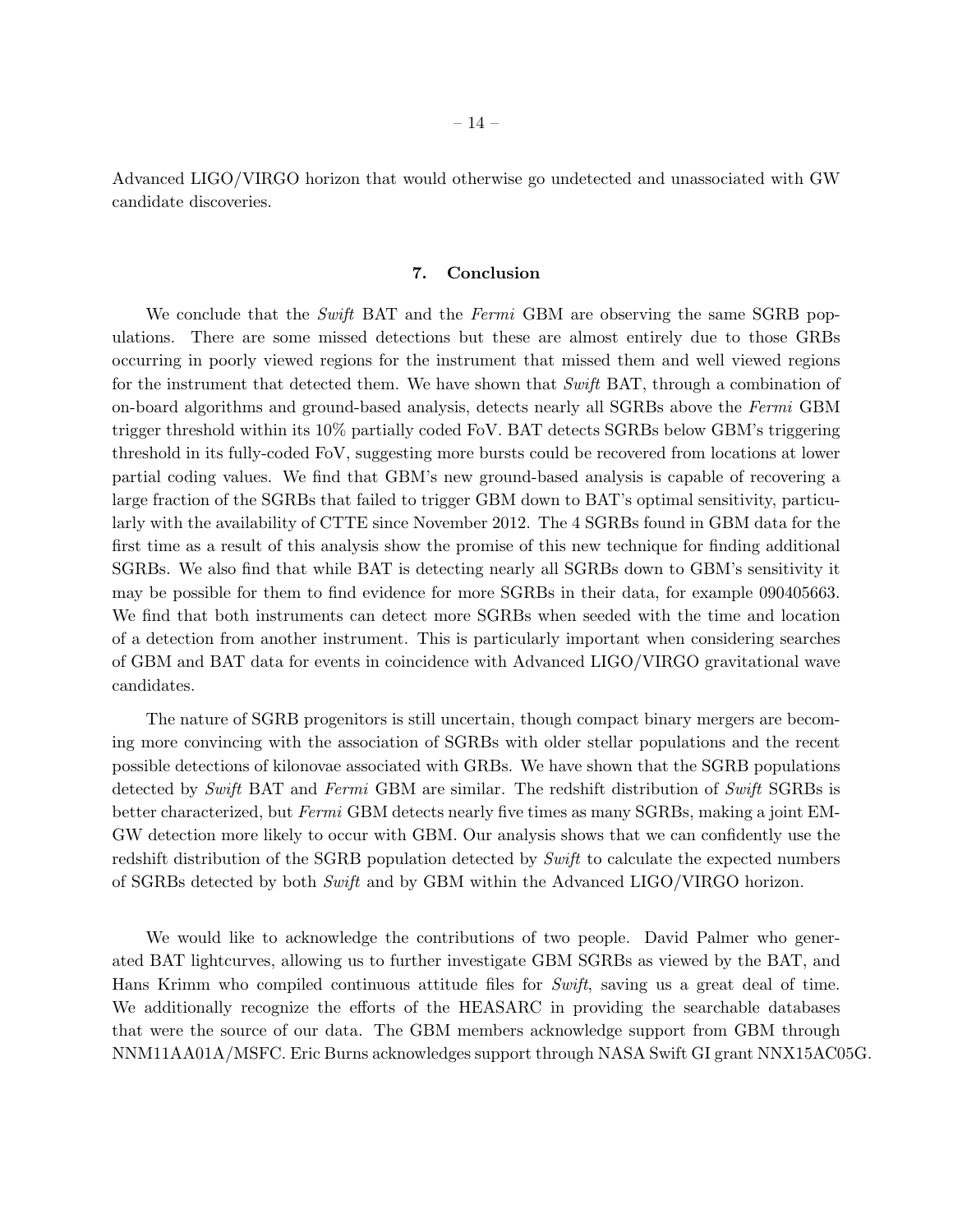

<span id="page-16-0"></span>Fig. 1.—  $T_{90}$  distributions for *Fermi* GBM and *Swift* BAT. The distributions are normalized to unity.



<span id="page-16-1"></span>Fig. 2.— The cumulative fractional detection of triggered BAT GRBs as a function of partial coding values. It is evident that the BAT is more sensitive to LGRBs than SGRBs at lower partial coding values. The LGRB line closely tracks the line for all GRBs.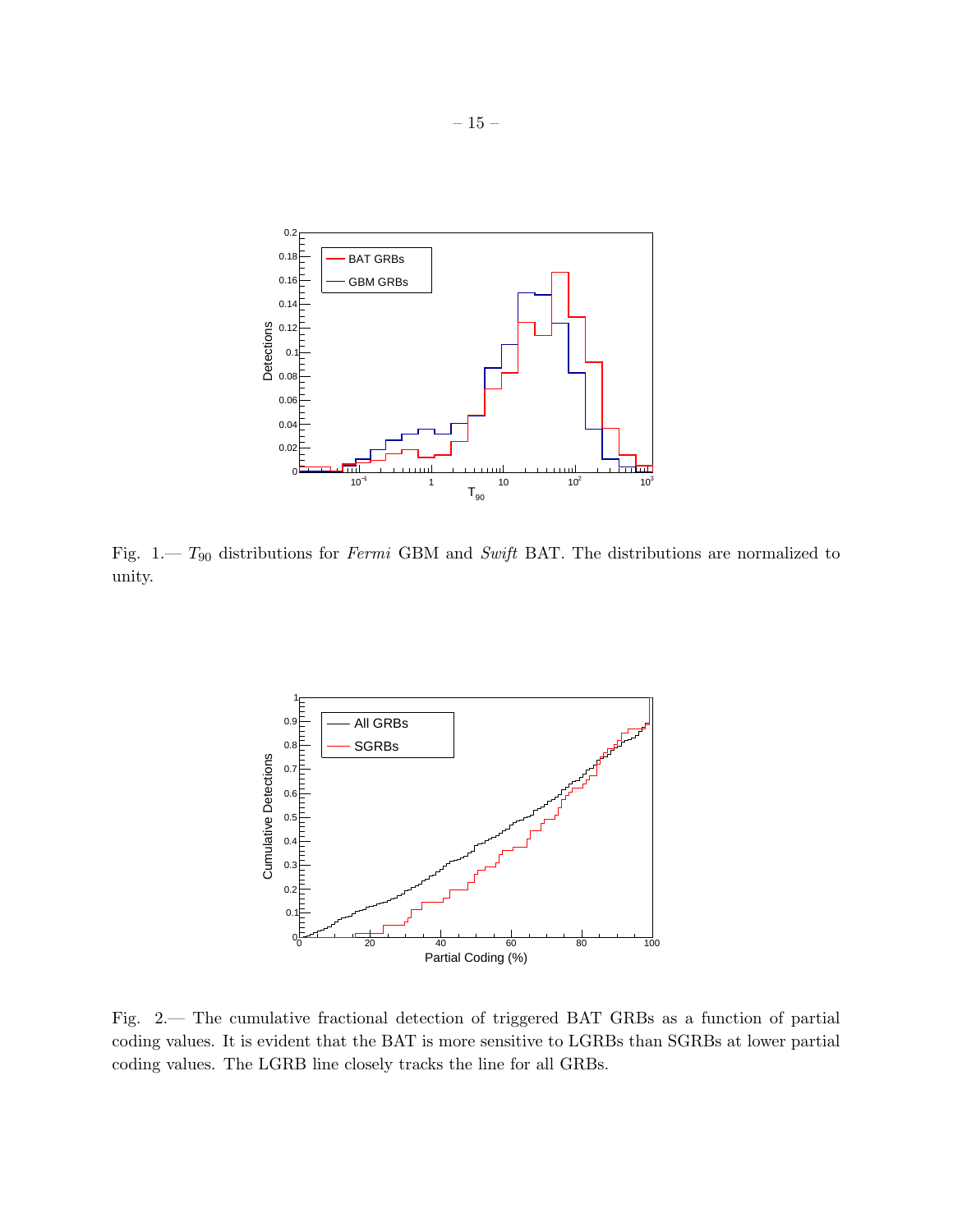| GRB Trig. | Area     | Op.                  | GRB Trig.     | Area        | Op.        | GRB Trig. | Area      | Op.        | GRB Trig. | Area     | Op.                  |
|-----------|----------|----------------------|---------------|-------------|------------|-----------|-----------|------------|-----------|----------|----------------------|
| or Name   | $(\%)$   | Flag                 | or Name       | $(\%)$      | Flag       | or Name   | $(\%)$    | Flag       | or Name   | $(\% )$  | Flag                 |
| 150101B   | 93.9     | Slew                 | 130706900     | 0.0         |            | 111207512 | $0.0\,$   |            | 100117A   | 99.9     |                      |
| 150101A   | 56.6     |                      | 130705398     | $\rm 0.3$   | SAA        | 111117A   | 99.8      |            | 091224373 | 0.0      |                      |
| 141230871 | $0.0\,$  | Slew                 | 130626452     | $86.2\,$    |            | 111103948 | $16.3\,$  |            | 091223191 | 7.6      |                      |
| 141208632 | 0.2      | SAA                  | 130626A       | $0.0\,$     |            | 111024896 | $0.0\,$   | <b>SAA</b> | 091122163 | 80.4     |                      |
| 141205A   | 91.9     |                      | 130515A       | $100.0\,$   |            | 111022854 | $0.0\,$   |            | 091012783 | 0.0      |                      |
| 141202470 | $22.9\,$ | Slew                 | 130504314     | $0.7\,$     |            | 111001804 | $0.5\,$   |            | 091006360 | $0.0\,$  | <b>SAA</b>           |
| 141126233 | $55.3\,$ |                      | 130503214     | $\ \, 9.2$  |            | 110916016 | $2.4\,$   | Slew       | 090927    | 88.4     |                      |
| 141113346 | 12.2     | ${\rm Slew}$         | 130416770     | $0.0\,$     |            | 110728056 | $0.0\,$   | SAA        | 090909854 | 0.0      |                      |
| 141111435 | $0.0\,$  | SAA                  | 130404877     | $0.0\,$     |            | 110705151 | $85.0\,$  | Slew       | 090819607 | 1.2      |                      |
| 141105406 | 100.0    | Slew                 | $130307126\,$ | $0.0\,$     |            | 110605780 | $0.0\,$   |            | 090717111 | 3.5      |                      |
| 141102112 | $0.5\,$  |                      | 130219626     | $5.4\,$     |            | 110529034 | $\rm 0.2$ | SAA        | 090621B   | 99.5     |                      |
| 141031998 | 0.0      |                      | 130127743     | $1.1\,$     | Slew       | 110509475 | 26.0      | Slew       | 090620901 | 0.0      |                      |
| 141020439 | $0.0\,$  |                      | 121127914     | $10.4\,$    | SAA        | 110422029 | 41.9      | SAA        | 090616157 | 0.0      |                      |
| 141011282 | $0.0\,$  | Slew                 | 121124606     | 4.1         | Slew       | 110420B   | $93.0\,$  |            | 090531B   | 100.0    |                      |
| 140831215 | 31.6     |                      | 121112806     | $0.0\,$     |            | 110409179 | $0.0\,$   |            | 090510    | 41.6     |                      |
| 140807500 | 0.0      |                      | 121004211     | 0.0         | SAA        | 110213876 | $4.1\,$   |            | 090429753 | 100.0    | Slew                 |
| 140724533 | 87.2     |                      | 120916085     | 0.0         | Slew       | 110131780 | $0.0\,$   | SAA        | 090427644 | 0.0      |                      |
| 140720158 | $0.0\,$  |                      | 120831901     | $0.1\,$     | SAA        | 101224A   | 80.5      |            | 090412061 | $0.0\,$  |                      |
| 140710537 | $0.0\,$  |                      | 120822628     | $91.7\,$    |            | 101216721 | $0.0\,$   |            | 090405663 | 16.6     |                      |
| 140624423 | 99.2     | $\operatorname{SAA}$ | 120817B       | 12.2        |            | 101208203 | $0.0\,$   |            | 090308734 | $0.1\,$  |                      |
| 140619490 | $0.0\,$  | SAA                  | 120805706     | $0.0\,$     |            | 101204343 | $62.0\,$  |            | 090206620 | 0.0      |                      |
| 140616165 | 12.8     | Slew                 | 120727354     | $0.0\,$     |            | 101129726 | $0.7\,$   |            | 090126245 | 0.0      |                      |
| 140610487 | 4.9      |                      | 120701654     | 18.3        |            | 101129A   | $35.9\,$  |            | 081230871 | 0.0      |                      |
| 140605377 | $5.5\,$  |                      | 120616630     | $0.0\,$     | SAA        | 101119685 | $1.6\,$   |            | 081229187 | $0.0\,$  |                      |
| 140526571 | 20.3     |                      | 120612687     | 0.0         | <b>SAA</b> | 101031625 | $0.1\,$   | SAA        | 081226509 | 100.0    | ${\rm Slew}$         |
| 140518709 | $0.0\,$  |                      | 120608489     | $0.4\,$     |            | 100811108 | $0.0\,$   |            | 081226A   | 70.8     |                      |
| 140511095 | 15.2     |                      | 120524134     | $0.0\,$     | SAA        | 100805300 | $2.3\,$   |            | 081216531 | 0.0      |                      |
| 140501139 | 46.3     |                      | 120509619     | $\bf{97.5}$ |            | 100722291 | $0.0\,$   |            | 081213173 | 0.6      |                      |
| 140402A   | 100.0    |                      | 120429003     | $9.0\,$     |            | 100719311 | $0.0\,$   |            | 081209981 | 0.0      |                      |
| 140209A   | 100.0    |                      | 120415891     | 0.0         | <b>SAA</b> | 100629801 | $0.0\,$   |            | 081204517 | 6.3      |                      |
| 140129499 | 5.4      |                      | 120410585     | $0.0\,$     |            | 100625A   | 100.0     |            | 081115891 | $0.0\,$  |                      |
| 140110411 | $0.0\,$  |                      | 120327418     | $0.0\,$     |            | 100616773 | $0.0\,$   |            | 081113230 | $59.1\,$ |                      |
| 140109771 | 13.5     |                      | 120314412     | $0.0\,$     |            | 100516396 | $20.7\,$  | SAA        | 081102365 | 0.0      |                      |
| 131217108 | $0.0\,$  | Slew                 | 120302722     | 0.0         |            | 100411516 | $0.0\,$   |            | 081101    | 22.8     |                      |
| 131128A   | $89.3\,$ |                      | 120222021     | 0.6         | Slew       | 100301068 | $0.0\,$   | SAA        | 081024891 | $0.2\,$  | Slew                 |
| 131006367 | $86.1\,$ |                      | 120212353     | $0.0\,$     |            | 100223110 | $3.0\,$   |            | 081024A   | 97.3     |                      |
| 131004A   | 98.3     |                      | 120205285     | $0.0\,$     |            | 100216A   | 99.9      |            | 080905A   | 98.8     |                      |
| 130912A   | 24.4     |                      | 120129312     | 0.6         |            | 100208386 | $5.2\,$   |            | 080802386 | 0.0      | <b>SAA</b>           |
| 130802730 | $4.6\,$  | <b>SAA</b>           | 120101354     | $0.9\,$     |            | 100206A   | $50.4\,$  |            | 080725541 | 14.5     |                      |
| 130716A   | $99.3\,$ |                      | 111222619     | 0.0         |            | 100204858 | 0.0       |            | 080723913 | 0.0      | $\operatorname{SAA}$ |

<span id="page-17-0"></span>Table 1: GBM SGRBs as viewed by BAT. A GRB name is given only for bursts which were also seen by BAT. The area is the percent of the GBM localization contours with the 10% BAT coded FoV. The flags are the operating flags of BAT.

 $\zeta$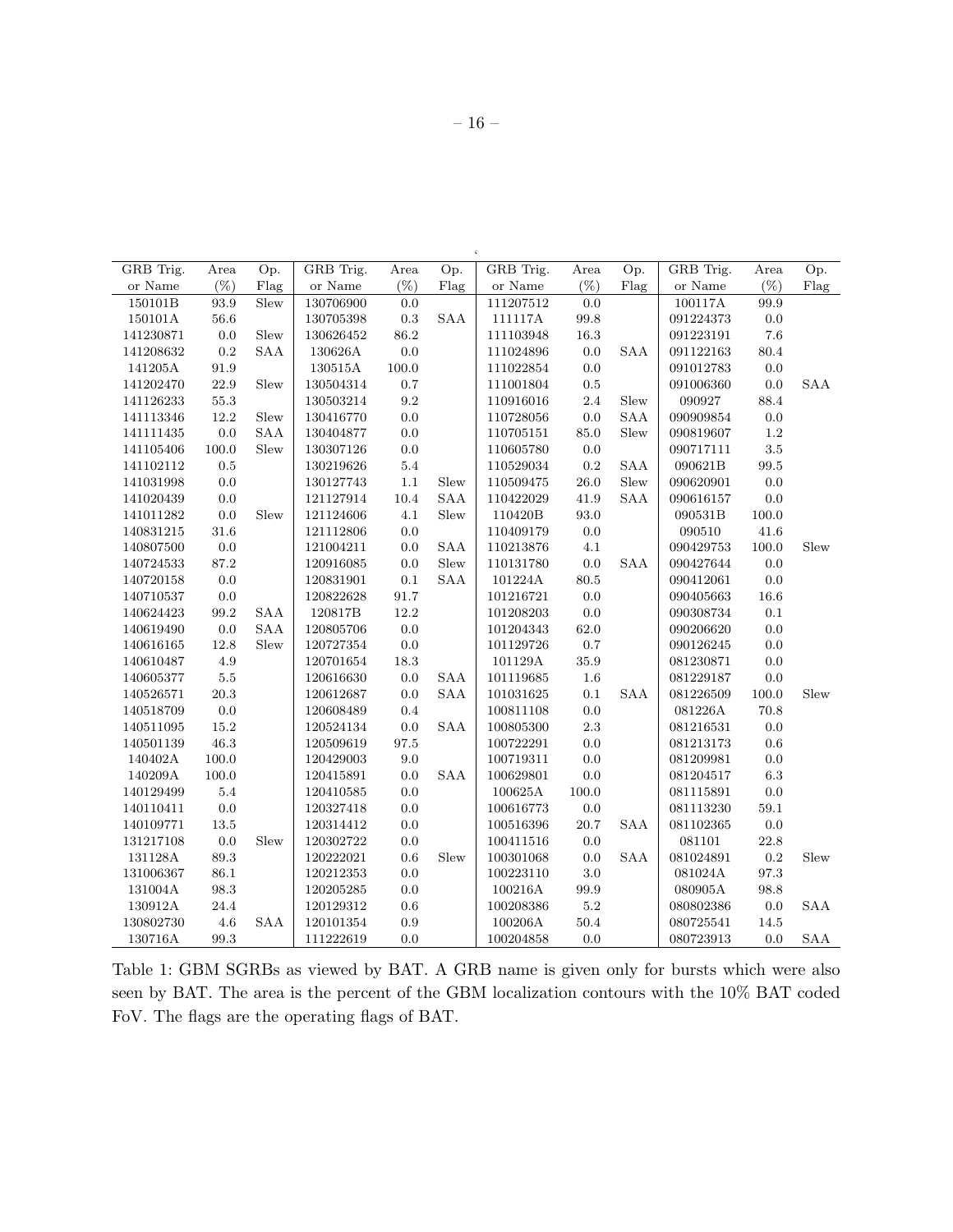| <b>GRB</b> | Flag | Event Data Start [s] | Event Data Total [s] | SNR max        |
|------------|------|----------------------|----------------------|----------------|
| 141202470  | Slew |                      |                      |                |
| 141126233  |      | $-1.84$              | 10.08                | 4.8            |
| 141113346  | Slew | $-54.78$             | 183.33               | $5.5\,$        |
| 141105406  | Slew |                      |                      |                |
| 140616165  | Slew |                      |                      |                |
| 140605377  |      | $-2.1$               | 10.08                | 4.1            |
| 140526571  |      |                      |                      |                |
| 140511095  |      | $\overline{0}$       | 3.13                 | 5.6            |
| 140501139  |      | 0.05                 | 3.13                 | 5.5            |
| 140129499  |      |                      |                      |                |
| 140109771  |      | $-2.5$               | 10.06                | 6.0            |
| 131006367  |      |                      |                      |                |
| 130504314  |      | $-2.51$              | 10.08                | 4.6            |
| 130416770  |      |                      |                      |                |
| 130219626  |      | $-1.24$              | 10.04                | 5.4            |
| 130127743  | Slew |                      |                      |                |
| 120822628  |      |                      |                      |                |
| 120701654  |      |                      |                      |                |
| 120608489  |      | $-1.3$               | 10.07                | 5.1            |
| 120509619  |      | $-2.19$              | 10.1                 | 5.2            |
| 120222021  | Slew |                      |                      |                |
| 120129312  |      |                      |                      |                |
| 120101354  |      | $-1.74$              | 10.08                | 4.4            |
| 111001804  |      |                      |                      |                |
| 110705151  | Slew |                      |                      |                |
| 110509475  | Slew | $-5.94$              | 120.08               | 5.8            |
| 110213876  |      | $-2.66$              | 10.06                | 5              |
| 101204343  |      | 0.57                 | 3.12                 | 5.5            |
| 101129726  |      |                      |                      |                |
| 100805300  |      |                      |                      |                |
| 100223110  |      |                      |                      |                |
| 091223191  |      | $-2.37$              | 10.12                | $6.3\,$        |
| 091122163  |      | $-2.28$              | 10.02                | 5.3            |
| 090429753  | Slew |                      |                      |                |
| 090405663  |      | $-2.63$              | 10.1                 | 7.5            |
| 090308734  |      |                      |                      |                |
| 081226509  | Slew |                      |                      |                |
| 081213173  |      | $-0.33$              | 3.06                 | 4.3            |
| 081204517  |      | 0.69                 | 3.06                 | $\overline{5}$ |
| 081113230  |      | $-1.25$              | 10.05                | 5.1            |
| 080725541  |      | $-1.97$              | 10.08                | 6.1            |

<span id="page-18-0"></span>Table 2: Event information for GBM SGRBs untriggered in BAT. We list the GRB, the event start time relative to GBM trigger, and the total number of seconds during this event file. We also report the highest SNR within the GBM contours. Event information is not given for cases where the processing script didn't complete and report an SNR > 4.0.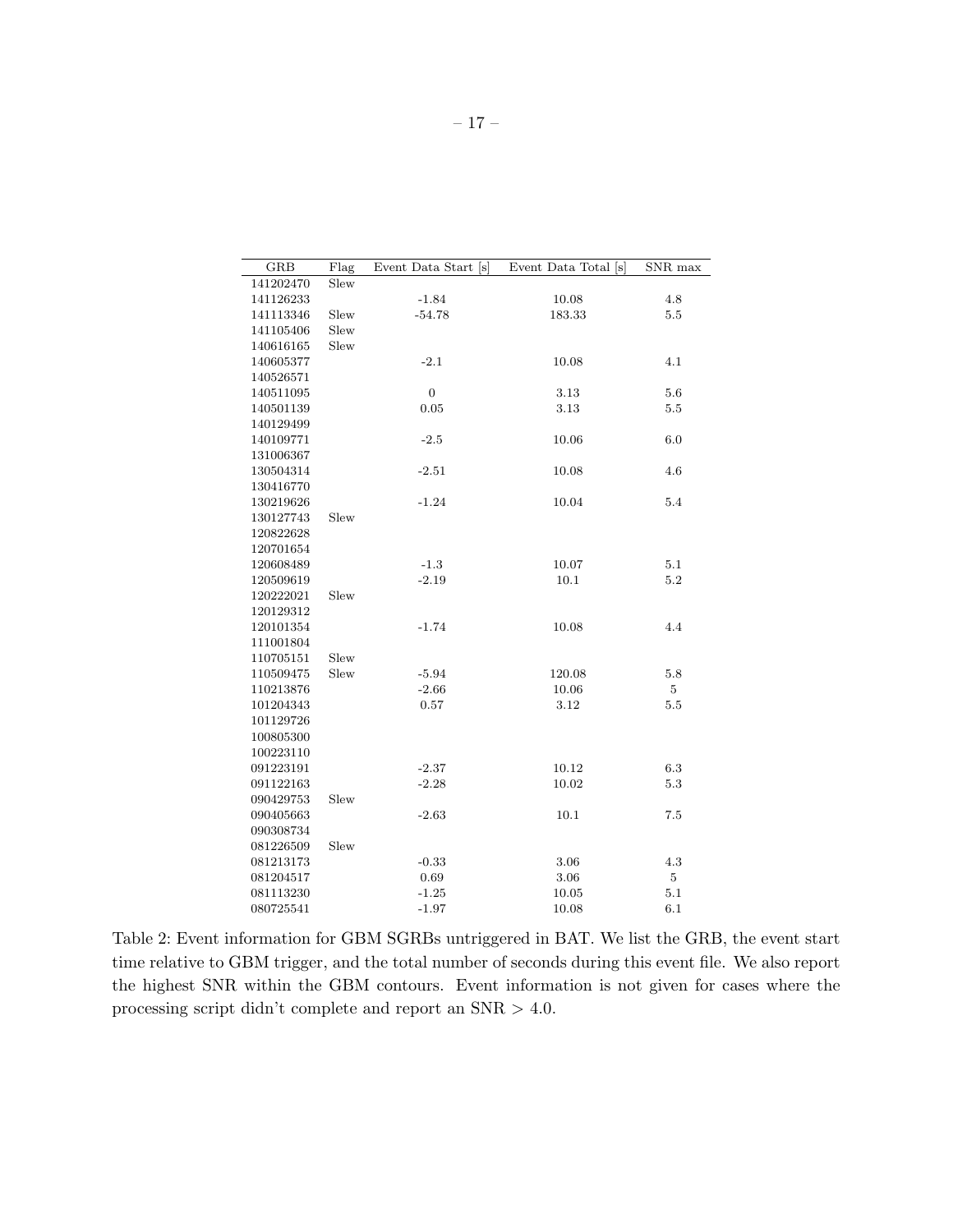| <b>SGRB</b> | GBM Trig. | E.O.        | S.A.A.      | Missed      | <b>SGRB</b> | GBM Trig. | E.O.        | S.A.A.       | Missed      |
|-------------|-----------|-------------|-------------|-------------|-------------|-----------|-------------|--------------|-------------|
| 150101B     | 150101641 |             |             |             | 111126A     |           |             | $\mathbf X$  |             |
| 150101A     | 150101270 |             |             |             | 111117A     | 111117510 |             |              |             |
| 141212A     |           | $\mathbf X$ |             |             | 111020A     |           | $\mathbf X$ |              |             |
| 141205A     | 141205337 |             |             |             | 110420B     | 110420946 |             |              |             |
| 140930B     |           |             | $\mathbf X$ |             | 110112A     |           |             |              | $\mathbf X$ |
| 140903A     |           | $\mathbf x$ |             |             | 101224A     | 101224227 |             |              |             |
| 140622A     |           | $\mathbf X$ |             |             | 101219A     |           | $\mathbf X$ |              |             |
| 140611A     |           |             | $\mathbf X$ |             | 101129A     | 101129652 |             |              |             |
| 140606A     |           |             |             | X           | 100724A     |           | $\mathbf X$ |              |             |
| 140516A     |           |             |             | $\mathbf X$ | 100702A     |           |             | $\mathbf X$  |             |
| 140414A     |           |             | $\mathbf X$ |             | 100628A     |           | $\mathbf X$ |              |             |
| 140402A     | 140402007 |             |             |             | 100625A     | 100625773 |             |              |             |
| 140320A     | 140320092 |             |             |             | 100206A     | 100206563 |             |              |             |
| 140129B     |           |             |             | $\mathbf X$ | 100117A     | 100117879 |             |              |             |
| 131004A     | 131004904 |             |             |             | 091109B     |           |             | $\mathbf{x}$ |             |
| 130912A     | 130912358 |             |             |             | 090815C     |           |             |              | $\mathbf X$ |
| 130626A     | 130626452 |             |             |             | 090621B     | 090621922 |             |              |             |
| 130603B     |           | X           |             |             | 090515      |           | $\mathbf X$ |              |             |
| 130515A     | 130515056 |             |             |             | 090510      | 090510016 |             |              |             |
| 130313A     |           | $\mathbf X$ |             |             | 090426      |           | $\mathbf X$ | $\mathbf X$  |             |
| 121226A     |           | $\mathbf X$ |             |             | 090417A     |           | $\mathbf x$ |              |             |
| 120804A     |           | $\mathbf x$ |             |             | 090305A     |           |             |              | $\mathbf X$ |
| 120630A     |           | $\mathbf X$ |             |             | 081226A     | 081226044 |             |              |             |
| 120521A     |           |             | $\mathbf X$ |             | 081101      | 081101491 |             |              |             |
| 120403A     |           |             |             | $\mathbf X$ | 081024A     | 081024245 |             |              |             |
| 120305A     |           | $\mathbf X$ |             |             | 080919      |           | $\mathbf X$ |              |             |
| 120229A     |           |             | X           |             | 080905A     | 080905499 |             |              |             |

<span id="page-19-0"></span>Table 3: BAT SGRBS as viewed by GBM. List of all BAT SGRBs within our time window with the GBM trigger number if it was also detected by the GBM. If the trigger wasn't found by GBM then it was checked if the location was occulted by the Earth, occurred during transit of the SAA, and if it was neither then the trigger was missed.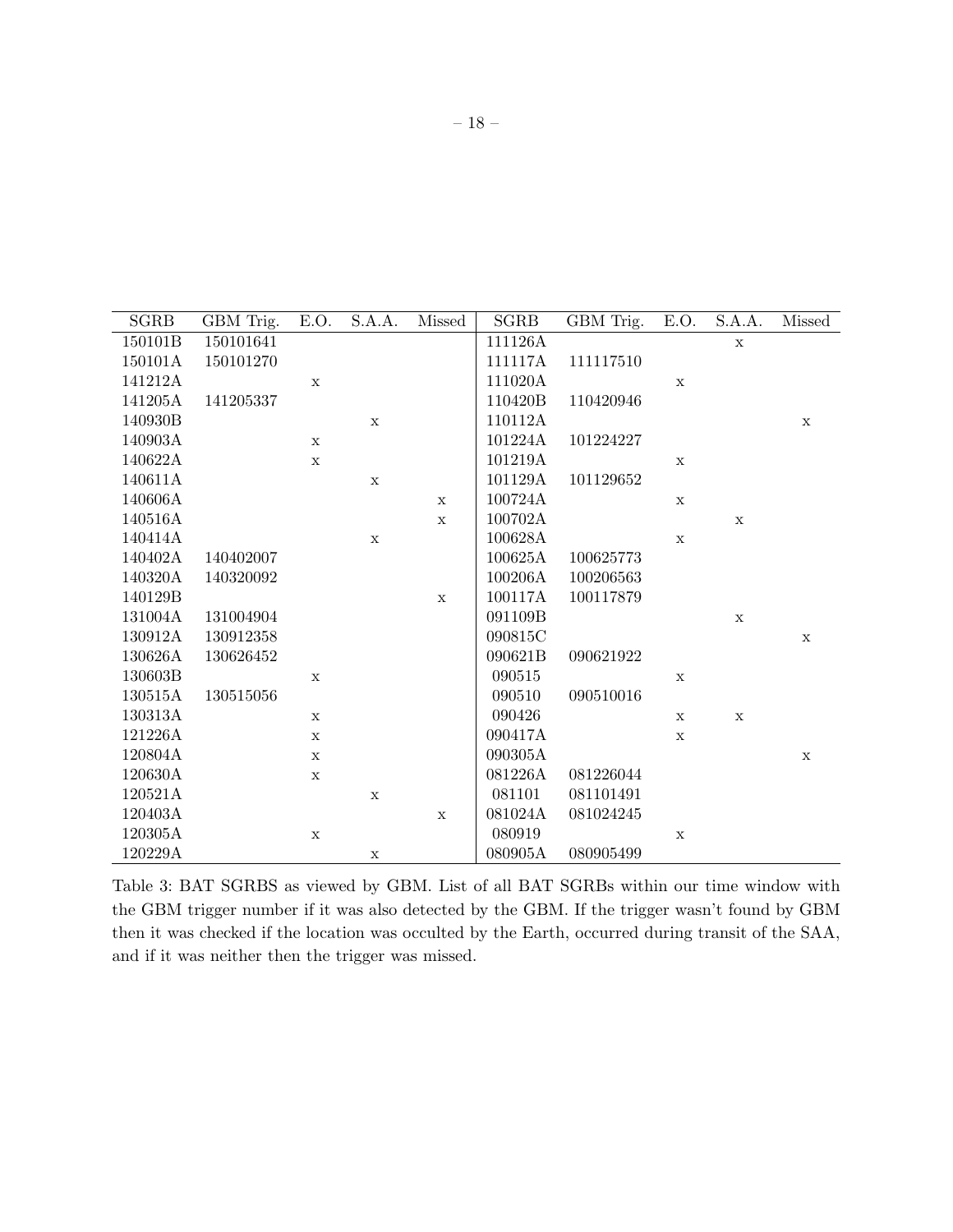

<span id="page-20-1"></span>Fig. 3.— Brightness measures for Swift BAT bursts with measured redshift. Both measures of brightness are in the 15-150 keV range.

|            |          |         | <b>BAT</b> | <b>GBM</b> |         |            |               |          |
|------------|----------|---------|------------|------------|---------|------------|---------------|----------|
| <b>GRB</b> | $T_{90}$ | Fluence | Peak Flux  | PL         | Partial | LAT offset | $\#$ of NaI   | Ground   |
| (Name)     | sec)     | (%ile)  | $(\%$ ile) | Index      | Coding  | (degrees)  | detectors     | (signal) |
| 140606A    | 0.34     | 34.1    | 6.7        | 0.53       | 86      | 91         | (18, 49)<br>3 | Strong   |
| 120403A    | 1.25     | 61.0    | 40.0       | 1.64       | 50      | 71         | (32, 33)<br>3 | Strong   |
| 140516A    | 0.19     | 8.5     | 6.7        | 1.87       | 75      | 31         | (18, 31)<br>3 | Weak     |
| 090305A    | 0.40     | 52.4    | 64.0       | 0.86       | 50      | 97         | (39, 69)      | Weak     |
| 140129B    | 1.36     | 47.6    | 28.0       | 2.23       | 100     | 14         | 3(33, 53)     | None     |
| 110112A    | 0.50     | 14.6    | 6.7        | 2.14       | 87      | 135        | (45, 66)      | None     |
| 090815C    | 0.60     | 28.0    | 16.0       | 0.90       | 76      | 116        | (43, 86)      | None     |

<span id="page-20-0"></span>Table 4: The seven BAT SGRBs untriggered in GBM. No  $T_{90}$  error is greater than 0.3 s, placing them all firmly in the SGRB category. The percentile rankings are calculated from the sample of all BAT SGRBs. The average spectral power law index for a BAT SGRB is 1.23. Both measures of brightness are in the 15-150 keV band. The peak flux is the 1-second peak photon flux which is not ideal for short bursts but gives an estimate of the GRB brightness. The number of NaI detectors refers to the number of GBM NaI detectors that have the burst location within their FoV, and the numbers in parentheses are the two lowest detector angles. Strong signals are for SGRBs that GBM could claim detection alone while weak signals denote SGRBs that GBM would claim detection only if the the SGRB was also detected by another instrument.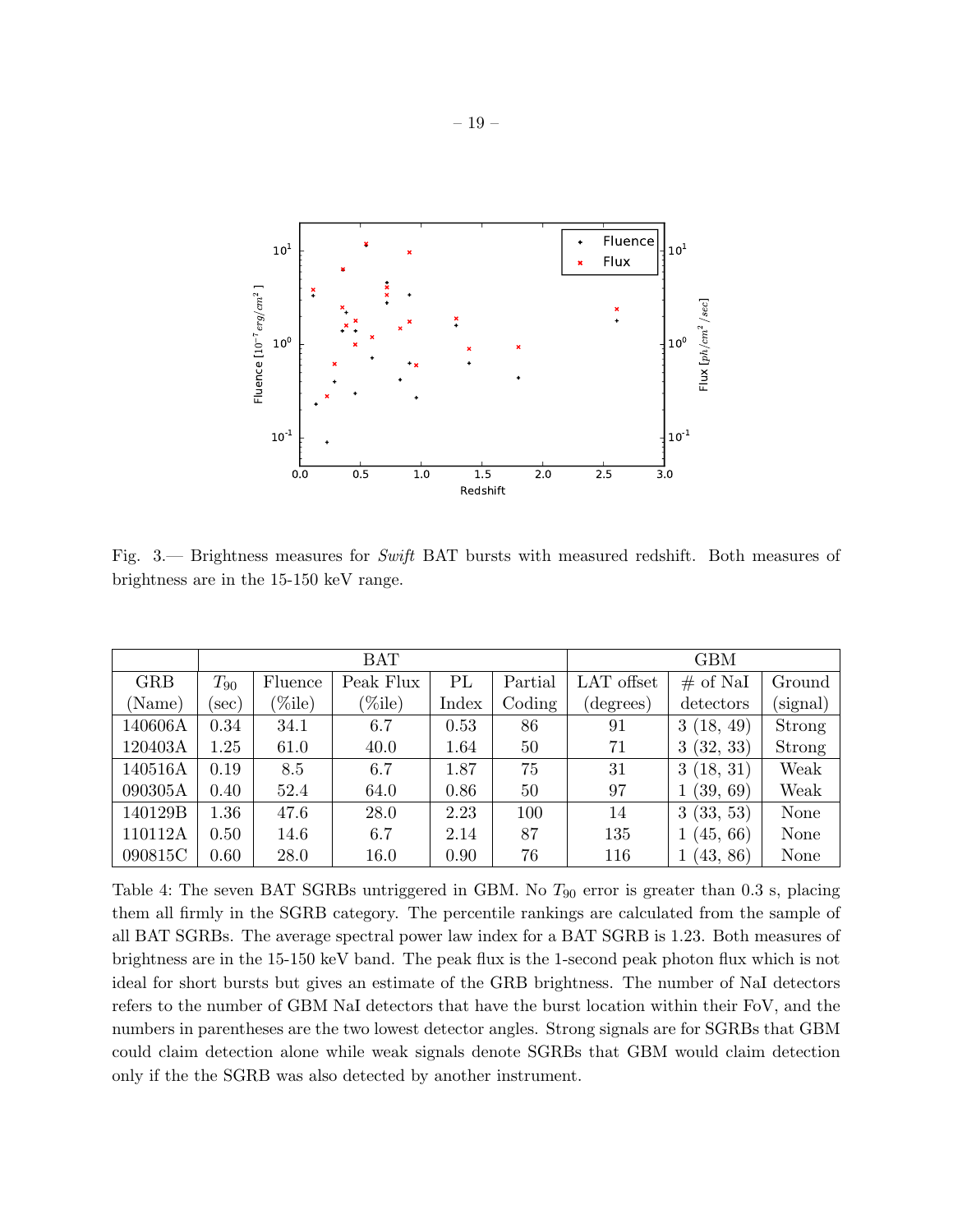#### REFERENCES

- <span id="page-21-12"></span>Band, D. L. 2006, ApJ, 644, 378
- <span id="page-21-21"></span>Barthelmy, S. D., et al. 2005, Space Science Reviews, 120, 3
- <span id="page-21-10"></span>Barnes, J., & Kasen, D. 2013, ApJ, 775, 18
- <span id="page-21-4"></span>Berger, E. 2014, ARA&A, 55, 43
- <span id="page-21-13"></span>Bloom, J. S., et al. 2009, arXiv, 0902.1527v1
- <span id="page-21-24"></span>Bromberg, O., et al. 2013, ApJ, 764, 179
- <span id="page-21-3"></span>Church, R. P., et al. 2011, MNRAS, 413, 2004
- <span id="page-21-18"></span>Connaughton, V., et al. 2014, ApJS, 216, 32
- <span id="page-21-1"></span>Fruchter, A. S., et al. 2006, Nature, 441, 463
- <span id="page-21-23"></span>Gehrels, N., et al. 2007, New J. Phys., 9, 37
- <span id="page-21-8"></span>Giacomazzo, B., et al. 2013, ApJ, 762, L18
- <span id="page-21-11"></span>Horvath, I., et al. 2009, Baltic Astronomy, 18, 302
- <span id="page-21-15"></span>Hughes, S. A., 2009, ARA&A, 47, 107
- <span id="page-21-2"></span>Kann, D. A., et al. 2011, ApJ, 734, 96
- <span id="page-21-20"></span>Kienlin, A., et al. 2013, ApJS, 211, 13
- <span id="page-21-0"></span>Kouveliotou, C., et al. 1993, ApJ, 413L, 101K
- <span id="page-21-9"></span>Li, L.-X., & Paczyński, B. 1998, ApJ, 507, L59
- <span id="page-21-22"></span>Lien, A., et al. 2014, ApJ, 783, 24
- <span id="page-21-17"></span>Meegan, C., et al. 2009, ApJ, 702, 791
- <span id="page-21-19"></span>Paciesas, W. S., et al. 2012, ApJS, 199, 18
- <span id="page-21-14"></span>Palenzuela, C., et al. 2013, Phys. Rev. Lett., 111, 061105
- <span id="page-21-7"></span>Rezzolla, L., et al. 2011, ApJ, 732, L6
- <span id="page-21-5"></span>Ruffert M., & Janka H.-T. 1999, A&A, 344, 573
- <span id="page-21-6"></span>Rosswog, S., et al. 2003, MNRAS, 345, 1077
- <span id="page-21-16"></span>Siellez, K., et al. 2013, MNRAS 437, 649